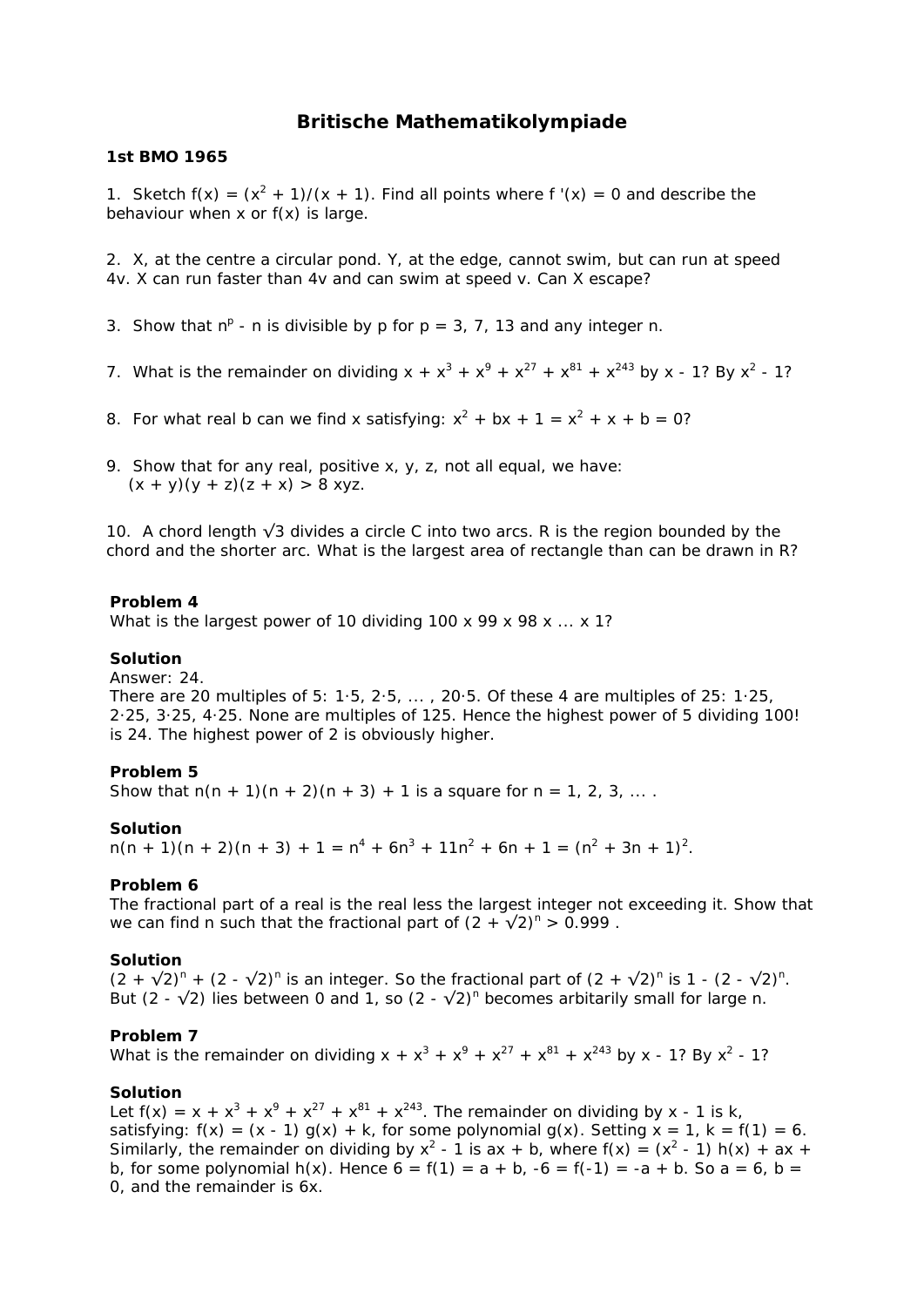For what real b can we find x satisfying:  $x^2 + bx + 1 = x^2 + x + b = 0$ ?

# **Solution**

Answer:  $b = -2$ .

If b and x satisfy  $x^2 + bx + 1 = x^2 + x + b$ , then  $(b - 1)(x - 1) = 0$ , so either b = 1 or x = 1. If b = 1, then  $x^2 + x + 1 = 0$ , which has no real roots. If  $x = 1$ , then b = -2, which is a solution.

# **Problem 9**

Show that for any real, positive  $x_i$ ,  $y_i$ ,  $z_i$ , not all equal, we have:  $(x + y)(y + z)(z + x) > 8$  xyz.

# **Solution**

 $(x + y)/2 \ge \sqrt{xy}$  with equality only if  $x = y$ .

# **Problem 10**

A chord length √3 divides a circle C radius 1 into two arcs. R is the region bounded by the chord and the shorter arc. What is the largest area of rectangle than can be drawn in R?

## **Solution**

Answer:

Let the ends of the chord be A and B and its midpoint M. Let O be the centre of the circle. OM = 1/2 (recognize a 1/2,  $\sqrt{3}/2$ , 1 triangle or use Pythagoras). So if we extend OM to meet the arc at N, them  $MN = 1/2$ . Angles AOB and  $AND = 120^\circ$ .

First, we have to show that 2 vertices of a maximal rectangle lie on the chord. Although that is "obvious", proving it is the hardest part.

If P, Q are vertices of a maximal rectangle on the chord, then they must be equidistant from M. Otherwise we could enlarge the rectangle by moving the point close to M outwards to until it was equidistant with the other point.

# **2nd BMO 1966**

1. Find the greatest and least values of  $f(x) = (x^4 + x^2 + 5)/(x^2 + 1)^2$  for real x.

2. For which distinct, real a, b, c are all the roots of  $\pm\sqrt{(x - a)} \pm\sqrt{(x - b)} \pm\sqrt{(x - c)} = 0$ real?

3. Sketch  $y^2 = x^2(x + 1)/(x - 1)$ . Find all stationary values and describe the behaviour for large x.

4.  $A_1$ ,  $A_2$ ,  $A_3$ ,  $A_4$  are consecutive vertices of a regular n-gon.  $1/A_1A_2 = 1/A_1A_3 + 1/A_1A_4$ . What are the possible values of n?

5. A spanner has an enclosed hole which is a regular hexagon side 1. For what values of s can it turn a square nut side s?

6. Find the largest interval over which  $f(x) = \sqrt{x^2 + 1} + \sqrt{x^2 + 24 - 10}$  (x - 1) is real and constant.

7. Prove that √2, √3 and √5 cannot be terms in an arithmetic progression.

8 Gi 6 diff t l h l b th t h f h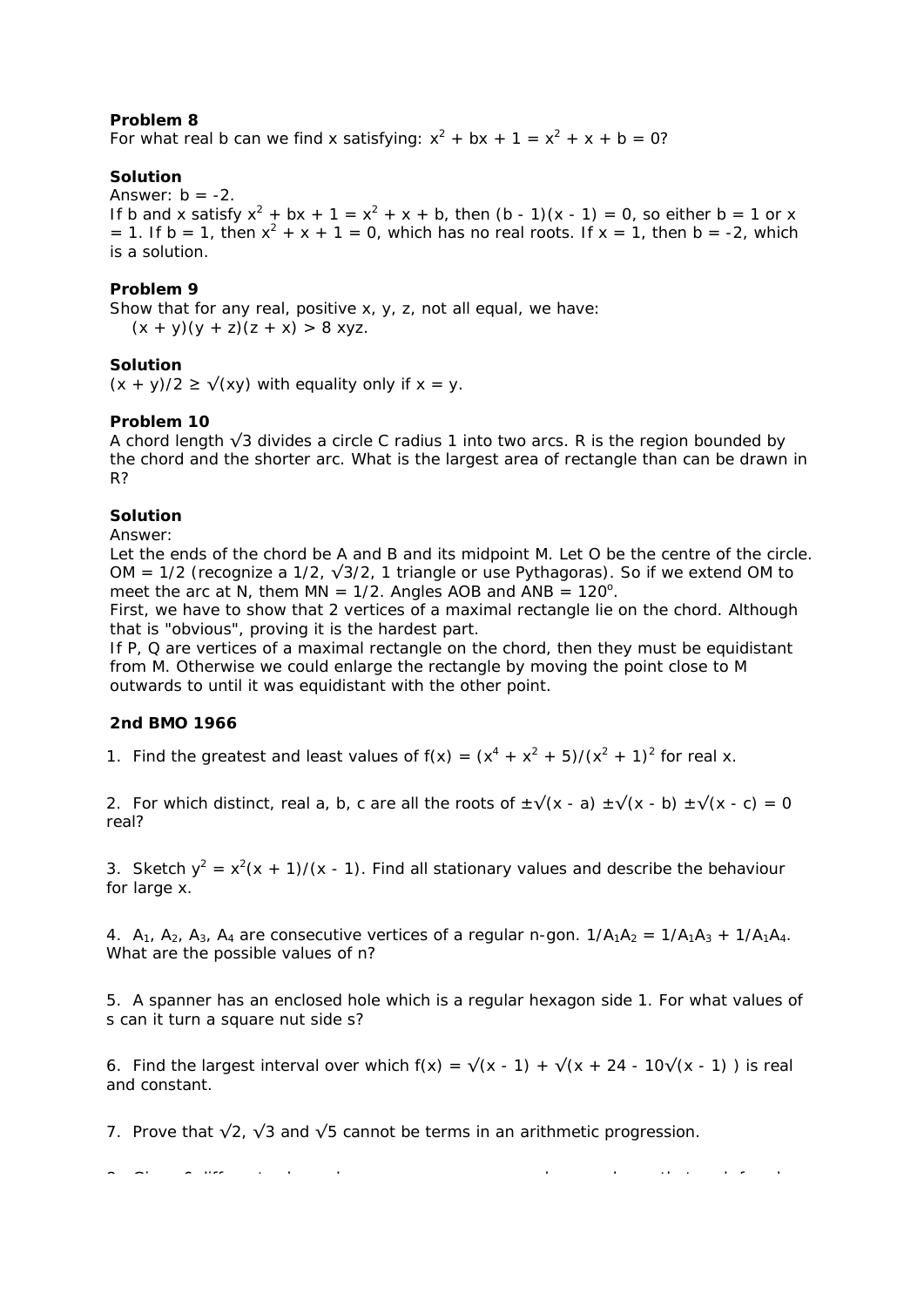a different colour? Show that given 8 different colours, we can colour a regular octahedron in 1680 ways so that each face has a different colour.

9. The angles of a triangle are A, B, C, Find the smallest possible value of tan  $A/2 + \tan A$ B/2 + tan C/2 and the largest possible value of tan A/2 tan B/2 tan C/2.

10. One hundred people of different heights are arranged in a 10 x 10 array. X, the shortest of the 10 people who are the tallest in their row, is a different height from Y, the tallest of the 10 people who are the shortest in their column. Is X taller or shorter than Y?

11. (a) Show that given any 52 integers we can always find two whose sum or difference is a multiple of 100.

(b) Show that given any set 100 integers, we can find a non-empty subset whose sum is a multiple of 100.

#### **Problem 1**

Find the greatest and least values of  $f(x) = (x^4 + x^2 + 5)/(x^2 + 1)^2$  for real x.

#### **Solution**

Answer: 5, 0.95.  $f(x) = 5 - (4x^4 + 9x^2)/(x^4 + 2x^2 + 1) \le 5$ , with equality iff  $x = 0$ . Put z =  $(1 + x^2)$ , then  $f(x) = (z(z - 1) + 5)/z^2$ . Put w =  $1/z = 1/(1 + x^2)$ , then  $f(x) = 5w^2$  $-w + 1 = 5(w - 1/10)^2 + 95/100 \ge 0.95$  with equality iff w = 1/10 or x =  $\pm 3$ .

#### **Problem 3**

Sketch  $y^2 = x^2(x + 1)/(x - 1)$ . Find all stationary values and describe the behaviour for large x.

#### **Solution**

It is not easy to incorporate sketches on this web page, and anyway this is rather trivial bookwork, so I will just give a brief description.

The obvious point is that  $x^2(x + 1)/(x - 1)$  is negative for  $-1 < x < 1$ , so there are no points on the graph for these values of x. Also the graph is symmetrical about the x-axis.  $x = 1$  is an asymptote. Focussing on the positive y-part, y tends to infinity as x tends to 1 from above. It has a minimum at  $(1 + \sqrt{5})/2$  and tends to infinity as  $x^2$  as x tends to infinity. Obviously, the reflection in the x-axis has a maximum at the same value of x. Differentiating, the gradient is infinite at  $x = -1$ . So for large negative x, the curve is similar to  $y = \pm x^2$ . It there are two symmetrically placed inflections and the curve is vertical as it cuts the x-axis.

#### **Problem 4**

 $A_1$ ,  $A_2$ ,  $A_3$ ,  $A_4$  are consecutive vertices of a regular n-gon.  $1/A_1A_2 = 1/A_1A_3 + 1/A_1A_4$ . What are the possible values of n?

#### **Solution**

Answer:  $n = 7$ .

It is a nice question whether one has to show that  $n = 7$  *is* a solution! [Does the question give as a fact that there *exists* a solution?] Clearly, there are no other possible solutions. Suppose the n-gon has side 1. Then  $A_1A_3$  and  $A_1A_4$  are obviously strictly increasing functions of n. So  $1/A_1A_3 + 1/A_1A_4$  is a strictly decreasing function of n, whereas  $1/A_1A_2$  is always 1. So there can be at most one solution. Moreover, for  $n = 6$ , the lhs is  $1/\sqrt{3}$  +  $1/2 > 1$ , whereas for n = 8,  $1/\sqrt{(2 + \sqrt{2}) + (2 - 1)} < 1$ . So if there is a solution it is 7. If we are not allowed to assume that there is a solution, then we have to prove equality for  $n = 7$ .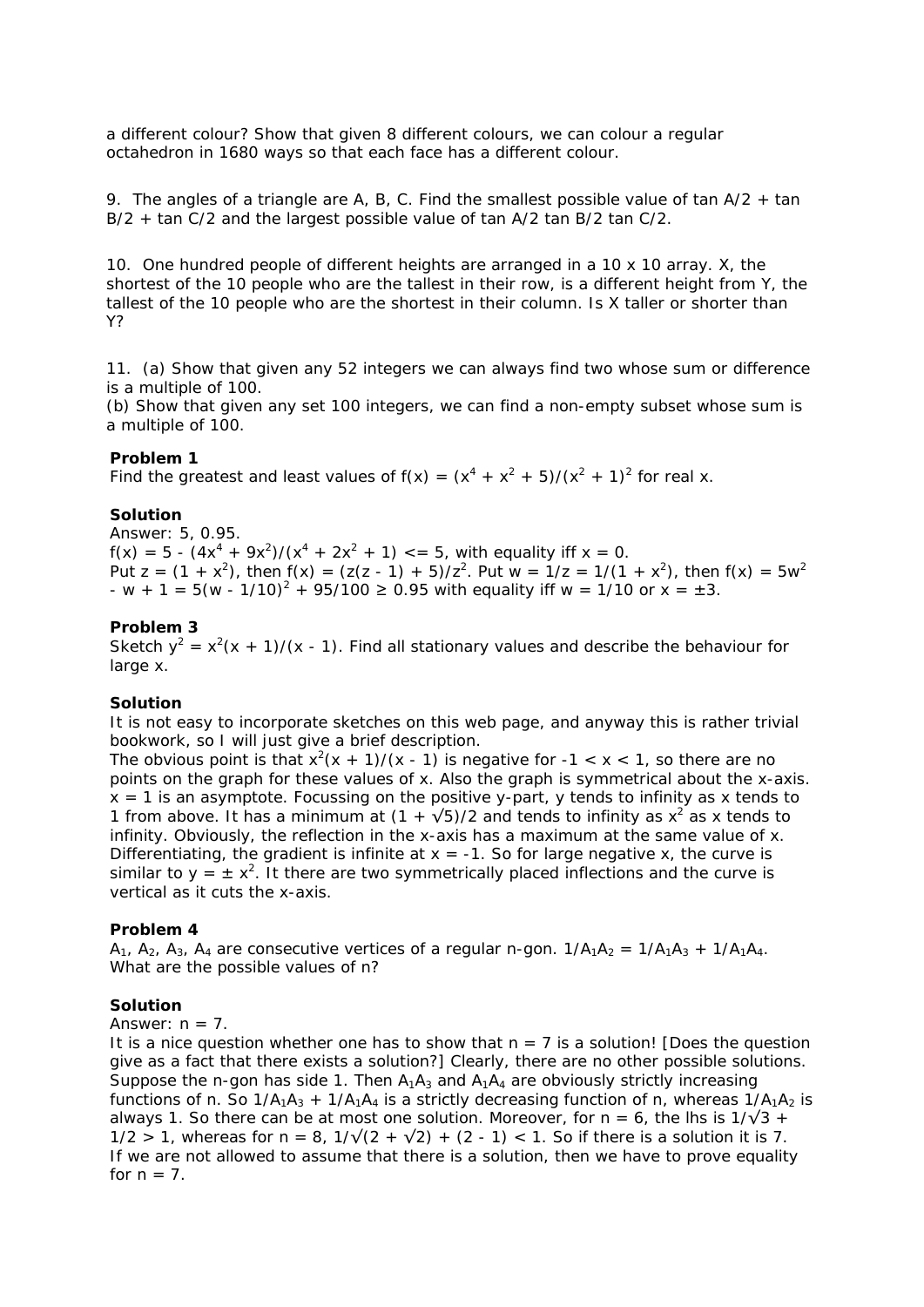A kludgy (but easy) proof is as follows.  $A_1A_3 = 2 \cos \frac{\pi}{7}$ ,  $A_1A_4 = (1 + 2 \cos \frac{2\pi}{7})$ . Put c = cos  $\pi/7$ . The cos  $2\pi/7 = 2c^2 - 1$ . So the result is true if  $8c^3 - 4c^2 - 4c + 1 = 0$ . Put s = sin  $\pi/7$ . Then  $(c + is)^7 = -1$ . Expanding and comparing real parts, we get:  $c^7 - 21c^5(1 (c^2)$  + 35 $c^3(1 - c^2)^2$  - 7c $(1 - c^2)^3$  + 1 = 0, or 64 $c^7$  - 112 $c^5$  + 56 $c^3$  - 7c + 1 = 0. But we know that  $c = -1$  is a solution (not the one we want), so we can factor that out to get:  $64c^6$  -  $64c^5$  -  $48c^4$  +  $48c^3$  +  $8c^2$  -  $8c$  + 1 = 0. But we know that this has three repeated roots (cos π/7 = cos (-π/7) etc), so it should factorize as the square of a cubic and indeed it does:  $(8c^3 - 4c^2 - 4c + 1)^2 = 0$ , so  $8c^3 - 4c^2 - 4c + 1 = 0$  as required.

# **Problem 5**

A spanner has an enclosed hole which is a regular hexagon side 1. For what values of s can it turn a square nut side s?

## **Solution**

Answer:  $3 - \sqrt{3} > = s > \sqrt{3/2}$ . Note that  $3 - \sqrt{3} = 1.27$ ,  $\sqrt{3/2} = 1.22$ , so the range is fairly narrow.

The square must be small enough to fit into the hole and big enough to stick. The sticking condition is easy. Inscribe a circle in the hexagon. If the square will fit into the circle, then it obviously does not stick. So we require the diagonal of the square to be  $> \sqrt{3}$ , or s  $> \sqrt{3}$ . On the other hand if the diagonal exceeds  $\sqrt{3}$ , then it obviously does stick because the parallel opposite sides of the hexagon are only a distance  $\sqrt{3}$ apart.

It seems fairly clear that the maximum square has sides parallel to a pair of opposite sides and each vertex a distance x from on endpoint of those sides. For the square to have equal sides, we then need  $\sqrt{3}$  (1 - x) = 1 + x, or x = 2 -  $\sqrt{3}$ , and hence s = 3 -  $\sqrt{3}$ . But how do we prove it?

## **Problem 7**

Prove that  $\sqrt{2}$ ,  $\sqrt{3}$  and  $\sqrt{5}$  cannot be terms in an arithmetic progression.

## **Solution**

If they are, then for some non-zero rational R,  $(\sqrt{5} - \sqrt{2}) = R(\sqrt{3} - \sqrt{2})$ . Squaring and rearranging:  $\sqrt{10} = (7 - 5R^2)/2 + R^2\sqrt{6}$ . If 7 -  $5R^2 = 0$ , then squaring we have an obvious contradiction:  $10 = (49/25)$  6. So  $(7 - 5R^2)/2$  is non-zero and squaring again gives that  $√6$  is rational. Contradiction by the standard argument. [If  $√6 = m/n$  in lowest terms, then  $m^2 = 6$  n<sup>2</sup>. 2 divides 6, so it must divide m, hence also n. ]

## **Problem 8**

Given 6 different colours, how many ways can we colour a cube so that each face has a different colour? Show that given 8 different colours, we can colour a regular octahedron in 1680 ways so that each face has a different colour.

# **Solution**

Answer: 30.

Take the colours as  $C_1$ ,  $C_2$ , ...,  $C_6$ . We may always rotate the cube so that  $C_1$  is on the top face. There are then 5 choices for the opposite face. The lowest remaining colour may then be rotated into a fixed position (say north). The three remaining colours may then be distributed over the three remaining faces in 6 ways. Total  $5 \times 6 = 30$ . Similarly, for the octahedron. Take  $C_1$  on the top face. There are 7 possibilities for the bottom face. There are now 20 (3 chosen from 6) choices for the colours of the three sides adjacent to the top face. Rotate the lowest colour into a fixed position. There are then 2 choices for the other two faces. Finally, the remaining 3 colours may be assigned to the remaining 3 faces in 6 ways. Total:  $7 \times 20 \times 2 \times 6 = 1680$ .

### **Problem 9**

The angles of a triangle are A, B, C. Find the smallest possible value of tan  $A/2$  + tan B/2 + tan C/2 and the largest possible value of tan A/2 tan B/2 tan C/2.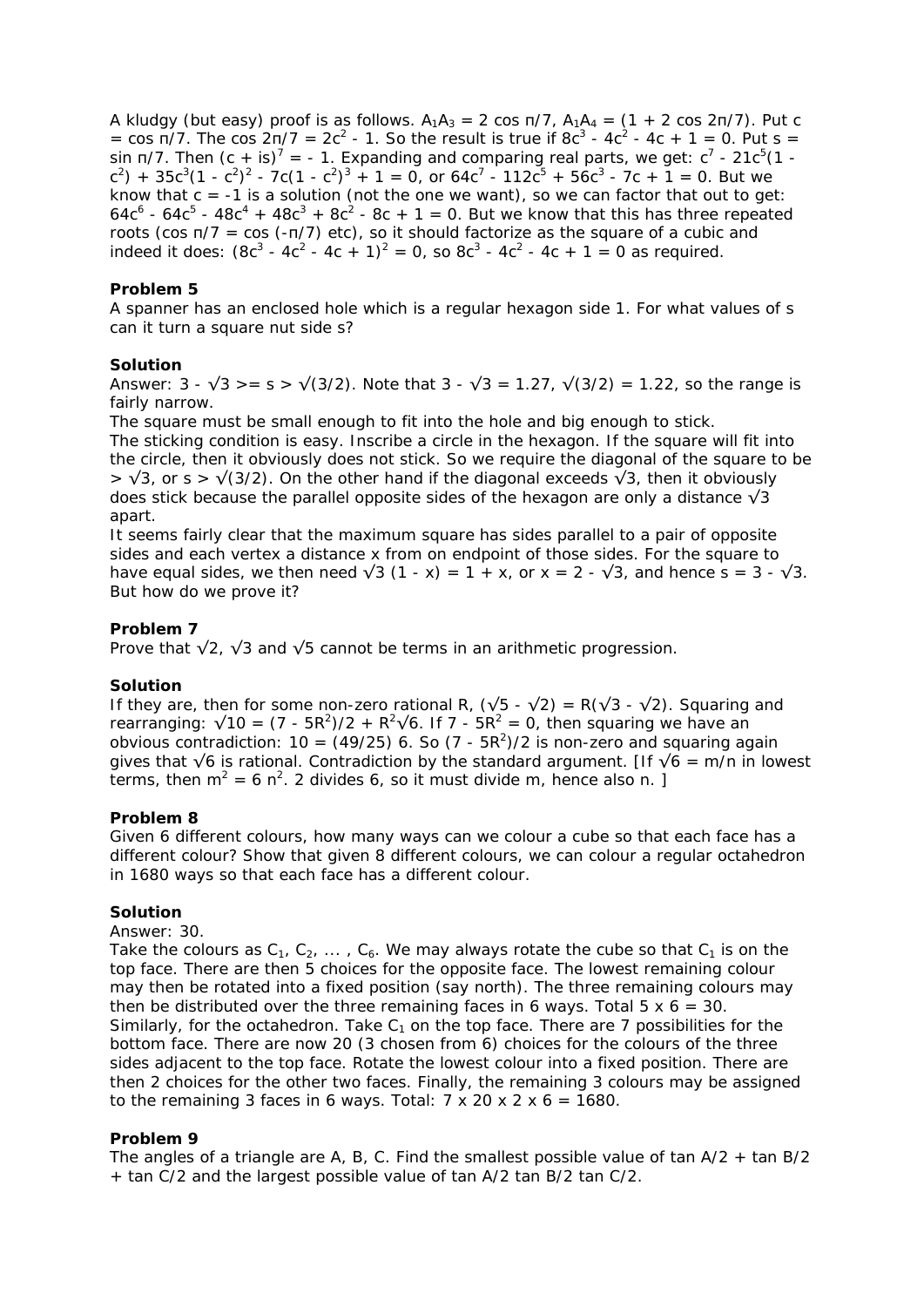# **Solution**

Answer: equilateral in both cases,  $\sqrt{3}$ , 1/(3 $\sqrt{3}$ ).

Using the familiar tan(a + x) = (tan a + tan x)/(1 - tan a tan x), we have that for a and x in the interval [0,  $\pi/4$ ],  $\tan(a + x) + \tan(a - x) = 2 \tan a (1 + \tan^2 x)/(1 - \tan^2 a \tan^2 x)$  > = 2 tan a, with equality iff  $x = 0$ . Hence the minimum value of tan  $A/2$  + tan B/2 + tan C/2 occurs when  $A = B = C$  (if any pair of A, B, C are unequal then we can lower the value by replacing the pair by two angles equal to their mean).

Similarly, we show that for a and x in the interval (0,  $\pi/4$ ), tan(a - x) tan(a + x) < tan<sup>2</sup>a. The lhs = (tan<sup>2</sup>a - tan<sup>2</sup>x)/(1 - tan<sup>2</sup>a tan<sup>2</sup>x) = tan<sup>2</sup>a - tan<sup>2</sup>x (1 - tan<sup>4</sup>a)/(1 - tan<sup>2</sup>a tan<sup>2</sup>x) < tan<sup>2</sup>a.

This proves that the maximum value of tan A/2 tan B/2 tan C/2 occurs for  $A = B = C$ . For if  $A \neq B$ , then we can increase the value by replacing A and B by their mean (and similarly for any other unequal pair). This does not deal with the degenerate case of a flat triangle. But if the angles are  $A = 2\delta$ ,  $B = 2\epsilon$ ,  $C = \pi$  -  $(2\delta + 2\epsilon)$ , where  $\delta$  and ε are small, then tan A/2 tan B/2 tan C/2 =  $\delta \epsilon/(\delta + \epsilon)$  which tends to zero as  $\delta$  and ε tend to zero. So the flat triangle gives a smaller value.

### **Problem 10**

One hundred people of different heights are arranged in a 10 x 10 array. X, the shortest of the 10 people who are the tallest in their row, is a different height from Y, the tallest of the 10 people who are the shortest in their column. Is X taller or shorter than Y?

### **Solution**

Answer: taller.

If X and Y are in the same row or column, then the result is immediate (by definition, X is taller than others in the row, and Y is shorter than others in the column). So suppose they are not. Take Z in the same row as X and the same column as Y. Then Z is shorter than X and taller than Y.

## **Problem**

For which distinct, real a, b, c are all the roots of  $\pm\sqrt{(x - a)} \pm\sqrt{(x - b)} \pm\sqrt{(x - c)} = 0$  real?

## **Solution**

Answer: always true.

This is slightly tricky.

Suppose x, a, b, c satisfy the equation for some combination of signs. We show that they must also satisfy a quadratic, which is independent of the choice of sign.

 $\pm\sqrt{(x-a)} = \pm\sqrt{(x-b)} \pm\sqrt{(x-c)}$ . Squaring: x - a = 2x - b - c  $\pm 2\sqrt{(x-b)}\sqrt{(x-c)}$ . So x + a - b - c =  $\pm 2 \sqrt{(x - b)\sqrt{(x - c)}}$ . Squaring:  $x^2 + 2(a - b - c)x + a^2 + b^2 + c^2 - 2(ab - bc)$  $+ ca$ ) = 4x<sup>2</sup> - 4(b + c)x + 4bc, so 3x<sup>2</sup> - 2(a + b + c)x - (a<sup>2</sup> + b<sup>2</sup> + c<sup>2</sup>) + 2(ab + bc + ca) = 0. Set  $f(x) = 3x^2 - 2(a + b + c)x - (a^2 + b^2 + c^2) + 2(ab + bc + ca)$ . Clearly  $f(x) > 0$  for |x| large. But  $f(a) = 3a^2 - 2a^2 - 2ab - 2ca - a^2 - b^2 - c^2 + 2ab + 2bc + 2ca = -(b - c)^2 <$ 0. So  $f(x) = 0$  always has two distinct real roots, one  $\lt$  a and one  $\gt$  a. The same is true for b and c. So if  $a > b > c$ , we have two distinct real roots, one  $> a$  and one  $< c$ . Reading the question strictly, that gives us the answer: if x is a root of the original equations, then it is real. But that does not tell us whether the original equations have 0, 1 or 2 roots. The status of the root < c is slightly problematical. It is in fact a real root of the original equation, but we need complex numbers to see it. For example, let  $a = 8$ , b  $= 5$ , c = 0. The roots are 9 (giving  $+3 - 2 - 1 = -3 + 2 + 1 = 0$ ), which is straightforward, and -1/3 (giving  $i/\sqrt{3}$  (1 + 4 - 5) =  $i/\sqrt{3}$  (-1 - 4 + 5) = 0). But we still have to prove this is true in general. Let  $g(x) = \sqrt{x - c} - \sqrt{x - b} - \sqrt{x - a}$ . For  $x > a$ ,  $g(x)$  is clearly real and continuous.

But g(a) =  $\sqrt{(a - c)} - \sqrt{(a - b)} > 0$ . Whereas for x large, g(x) =  $\sqrt{x}$  < 0, so g(x) has at least one real root  $> a$ . Similarly, if  $x < c$ , then (with a suitable choice of signs)  $q(x) = i$  (  $\sqrt{(a - x)} - \sqrt{(b - x)} - \sqrt{(c - x)}$ . So g(c) > 0, but g(x) < 0 for x large and negative, so  $g(x)$  has at least one real root  $\langle c \rangle$ . But we already know that the equations have at most two real roots, so they have exactly two. If we choose to regard only values of  $x \ge -a$  as admissible, then they have one real root (and no imaginary roots).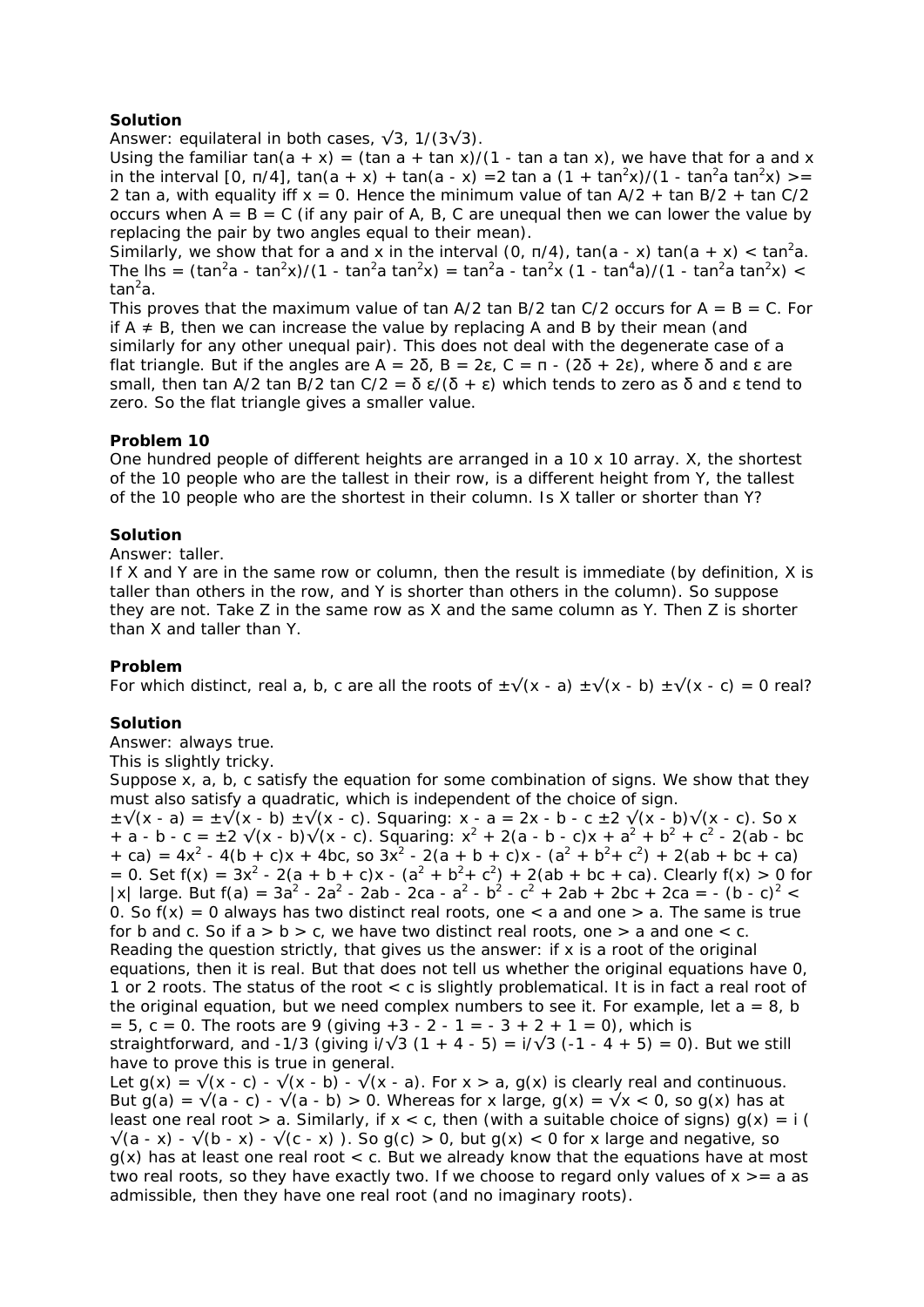Find the largest interval over which  $f(x) = \sqrt{(x - 1)} + \sqrt{(x + 24 - 10\sqrt{(x - 1)}})$  is real and constant.

### **Solution**

Answer: [1, 26]. f(x) is not real for  $x < 1$ . For  $1 \le x \le 26$ , we have  $0 \le \sqrt{x-1} \le 5$ . Now  $(5 - \sqrt{x-1})$ 1)  $)^2 = x + 24 - 10\sqrt{x - 1}$ . So for  $1 \le x \le 26$ ,  $f(x) = 5$ . For  $x > 26$ ,  $f(x) = 2\sqrt{x - 1}$ - 5.

### **3rd BMO 1967**

1. a, b are the roots of  $x^2 + Ax + 1 = 0$ , and c, d are the roots of  $x^2 + Bx + 1 = 0$ . Prove that  $(a - c)(b - c)(a + d)(b + d) = B<sup>2</sup> - A<sup>2</sup>$ .

2. Graph  $x^8 + xy + y^8 = 0$ , showing stationary values and behaviour for large values. [Hint: put  $z = y/x.$ ]

3. (a) The triangle ABC has altitudes AP, BQ, CR and AB > BC. Prove that AB + CR  $\geq$ BC + AP. When do we have equality?

(b) Prove that if the inscribed and circumscribed circles have the same centre, then the triangle is equilateral.

4. We are given two distinct points A, B and a line l in the plane. Can we find points (in the plane) equidistant from A, B and l? How do we construct them?

5. Show that (x - sin x)(π - x - sin x) is increasing in the interval (0, π/2).

6. Find all x in [0, 2π] for which 2 cos  $x \le |\sqrt{(1 + \sin 2x)} - \sqrt{(1 - \sin 2x)}| \le \sqrt{2}$ .

7. Find all reals a, b, c, d such that abc  $+ d = bcd + a = cda + b = dab + c = 2$ .

8. For which positive integers n does 61 divide  $5^n - 4^n$ ?

9. None of the angles in the triangle ABC are zero. Find the greatest and least values of  $\cos^2 A + \cos^2 B + \cos^2 C$  and the values of A, B, C for which they occur.

10. A collects pre-1900 British stamps and foreign stamps. B collects post-1900 British stamps and foreign special issues. C collects pre-1900 foreign stamps and British special issues. D collects post-1900 foreign stamps and British special issues. What stamps are collected by (1) no one, (2) everyone, (3) A and D, but not B?

11. The streets for a rectangular grid. B is h blocks north and k blocks east of A. How many shortest paths are there from A to B?

### **Problem 1**

a, b are the roots of  $x^2 + Ax + 1 = 0$ , and c, d are the roots of  $x^2 + Bx + 1 = 0$ . Prove that  $(a - c)(b - c)(a + d)(b + d) = B<sup>2</sup> - A<sup>2</sup>$ .

### **Solution**

We use  $ab = cd = 1$ ,  $a + b = -A$ ,  $c + d = -B$  repeatedly.  $(a - c)(b - c) = 1 + Ac + c^2$ ,  $(a + d)(b + d) = 1 - Ad + d^2$ . So  $(a - c)(b - c)(a + d)(b + d)$  $= 1 - Ad + d^2 + Ac - A^2 + Ad + c^2 - Ac + 1 = 2 + (c^2 + d^2) - A^2 = 2 + (c + d)^2 - 2 - A^2 =$  $B^2 - A^2$ .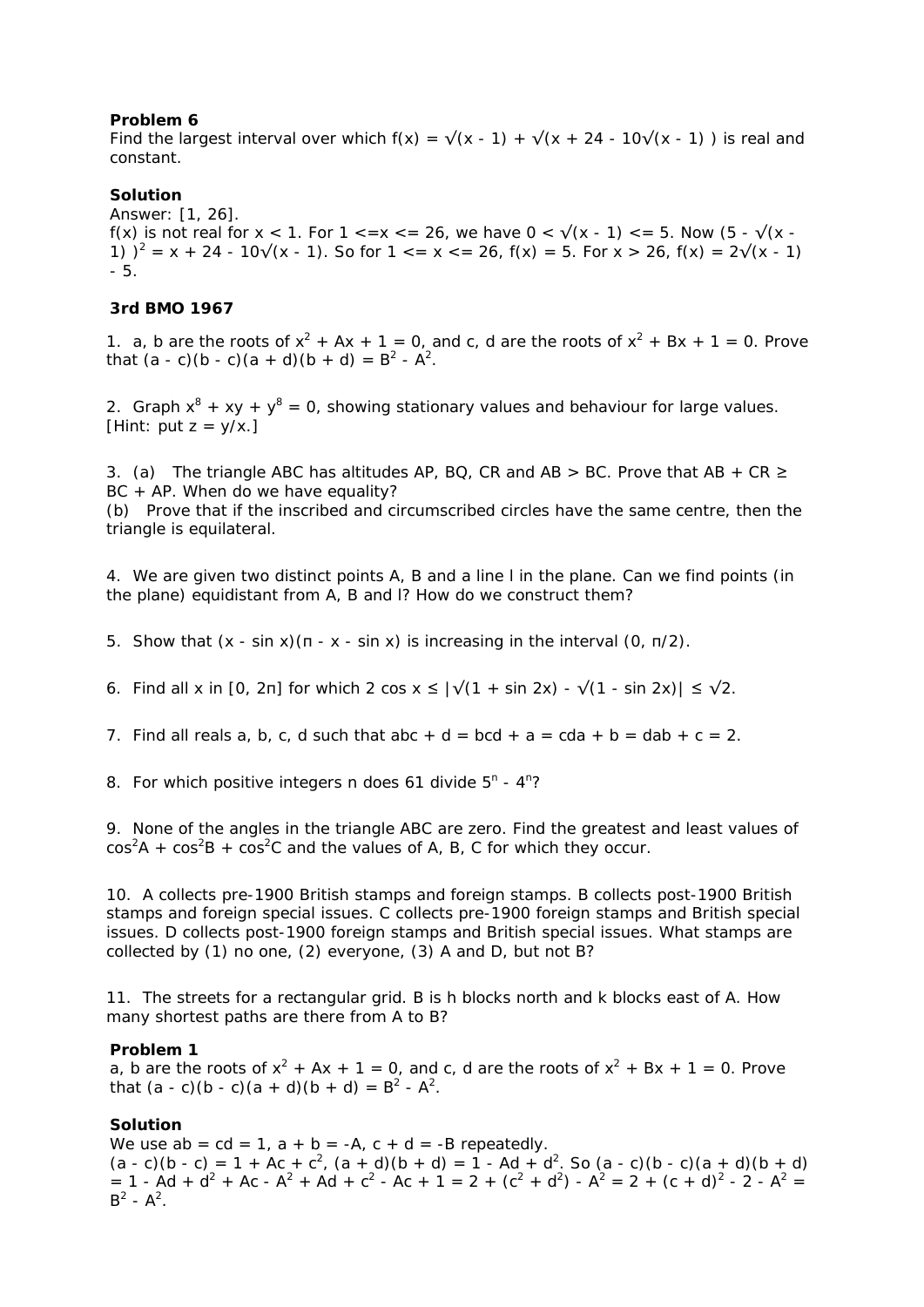Graph  $x^8 + xy + y^8 = 0$ , showing stationary values and behaviour for large values. [Hint: put  $z = v/x.$ ]

# **Solution**

Answer: a figure of 8, with the crossing point at the origin, touching both axes at the origin, extending to x,  $y = \pm 0.93$ , with  $y = \pm x$  as axes of symmetry.

# **Problem 4**

We are given two distinct points A, B and a line *l* in the plane. Can we find points (in the plane) equidistant from A, B and *l*? How do we construct them?

## **Solution**

Provided A does not lie on *l*, the locus of points equidistant from A and *l* is (one branch of) a hyperbola, on the same side of *l* as A. So if A and B are on opposite sides of *l*, then there are no equidistant points.

Assume A and B are on the same side of *l*. The locus of points equidistant from A and B is the perpendicular bisector *m* of the line joining them. This will intersect the other locus in two points unless *m* is parallel to *l*, in which case it only intersects the other locus in one point.

The only remaining possibility is if A (or B) lies on *l*. In this case the locus of points equidistant from A and *l* is the line perpendicular to *l* at A. So there is just one point equidistant from A, B and *l*, unless both A and B lie on *l*, in which case there are none.

## **Problem 7**

Find all reals a, b, c, d such that abc + d = bcd + a = cda + b = dab + c = 2.

## **Solution**

Answer: 1, 1, 1, 1 (one solution); 3, -1, -1, -1 (four solutions).

Either all a, b, c, d are equal, which gives the first solution, or there is an unequal pair. Suppose  $a \neq b$ . But bcd + a = cda + b, so (a - b)(cd - 1) = 0, and hence cd = 1. Hence a  $+ b = 2$ . It follows that ab  $\neq 1$  (because the only solution to  $a + b = 2$ , ab = 1 is  $a = b = 1$ 1). Hence  $c = d$  (since  $(c - d)(ab - 1) = 0$ ). So either  $c = d = 1$ , or  $c = d = -1$ . But the first case gives ab = 1,  $a + b = 2$  (contradiction, since the only possibility then is  $a = b =$ 1, whereas we are assuming  $a \ne b$ ). So  $c = d = -1$ . Hence  $ab = -3$ ,  $a + b = 2$ , so  $a = 3$ ,  $b = -1$  (or vice versa).

## **Problem 8**

For which positive integers n does 61 divide  $5^n - 4^n$ ?

# **Solution**

Answer: multiples of 3.

Clearly 5 - 4 = 1 (mod 61),  $5^2$  -  $4^2$  = 9 (mod 61) and  $5^3$  -  $4^3$  = 0 (mod 61). So it follows that  $5^{3m} = 4^{3m}$  (mod 61). In other words 61 does divide  $5^{n}$  - 4<sup>n</sup> if n is a multiple of 3. It remains to show that it does not divide  $5^n - 4^n$  if  $n = 3m + 1$  or  $3m + 2$ .  $5^{3m+1}$  = 5  $5^{3m}$  = 5  $4^{3m}$  =  $4^{3m+1}$  +  $4^{3m}$  (mod 61). But 61 does not divide  $4^{3m}$ , and hence it does not divide  $5^{3m+1}$  -  $4^{3m+1}$ . Similarly,  $5^{3m+2} = 25$   $5^{3m} = 25$   $4^{3m} = 4^{3m+2} + 9$   $4^{3m}$  (mod 61). But 61 does not divide 9 or  $4^{3m}$ , so it does not divide  $5^{3m+2}$  -  $4^{3m+2}$ .

## **Problem 10**

A collects pre-1900 British stamps and foreign stamps. B collects post-1900 British stamps and foreign special issues. C collects pre-1900 foreign stamps and British special issues. D collects post-1900 foreign stamps and British special issues. What stamps are collected by (1) no one, (2) everyone, (3) A and D, but not B?

## **Solution**

Answer: (1) 1900, non-special, British; (2) none; (3) pre-1900, special, British, and post-1900, non-special, foreign.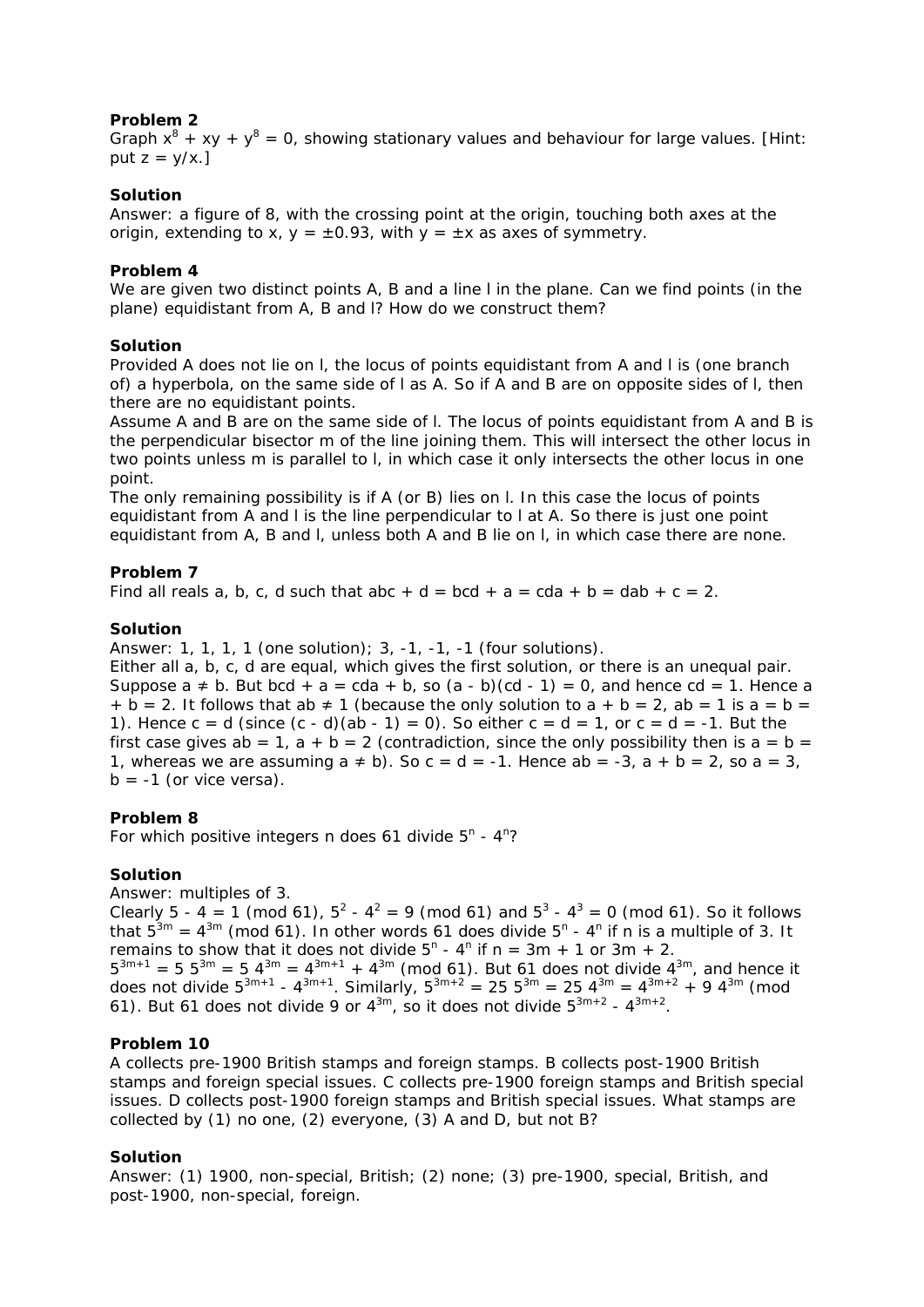The streets for a rectangular grid. B is h blocks north and k blocks east of A. How many shortest paths are there from A to B?

# **Solution**

Answer:  $(h + k)!/(h! k!)$ .

A shortest path must involve h moves north and k moves east, a total of h + k moves. So there is a (1, 1) correspondence between shortests paths and subsets size h taken from the set 1, 2, 3,  $\dots$ , (h + k). [Move i is north if i is in the subset and east otherwise.] But there are  $(h + k)$  C h =  $(h + k)!$  /( h! k!) such subsets.

# **4th BMO 1968**

1. C is the circle center the origin and radius 2. Another circle radius 1 touches C at (2, 0) and then rolls around C. Find equations for the locus of the point P of the second circle which is initially at (2, 0) and sketch the locus.

2. Cows are put in a field when the grass has reached a fixed height, any cow eats the same amount of grass a day. The grass continues to grow as the cows eat it. If 15 cows clear 3 acres in 4 days and 32 cows clear 4 acres in 2 days, how many cows are needed to clear 6 acres in 3 days?

3. The distance between two points  $(x, y)$  and  $(x', y')$  is defined as  $|x - x'| + |y - y'|$ . Find the locus of all points with non-negative x and y which are equidistant from the origin and the point  $(a, b)$  where  $a > b$ .

4. Two balls radius a and b rest on a table touching each other. What is the radius of the largest sphere which can pass between them?

5. If reals x, y, z satisfy sin  $x + \sin y + \sin z = \cos x + \cos y + \cos z = 0$ . Show that they also satisfy sin  $2x + \sin 2y + \sin 2z = \cos 2x + \cos 2y + \cos 2z = 0$ .

6. Given integers  $a_1, a_2, \ldots, a_7$  and a permutation of them  $a_{f(1)}, a_{f(2)}, \ldots, a_{f(7)},$  show that the product  $(a_1 - a_{f(1)})(a_2 - a_{f(2)})$  ...  $(a_7 - a_{f(7)})$  is always even.

7. How many games are there in a knock-out tournament amongst n people?

8. C is a fixed circle of radius r. L is a variable chord. D is one of the two areas bounded by C and L. A circle C' of maximal radius is inscribed in D. A is the area of D outside C'. Show that A is greatest when D is the larger of the two areas and the length of L is  $16\pi r/(16 + \pi^2)$ .

9. The altitudes of a triangle are 3, 4, 6. What are its sides?

10. The faces of the tetrahedron ABCD are all congruent. The angle between the edges AB and CD is x. Show that cos  $x = \sin(\angle ABC - \angle BAC)/\sin(\angle ABC + \angle BAC)$ .

11. The sum of the reciprocals of n distinct positive integers is 1. Show that there is a unique set of such integers for  $n = 3$ . Given an example of such a set for every  $n > 3$ .

12. What is the largest number of points that can be placed on a spherical shell of radius 1 h th t th di t b t t i t i t l t √2? Wh t i th l t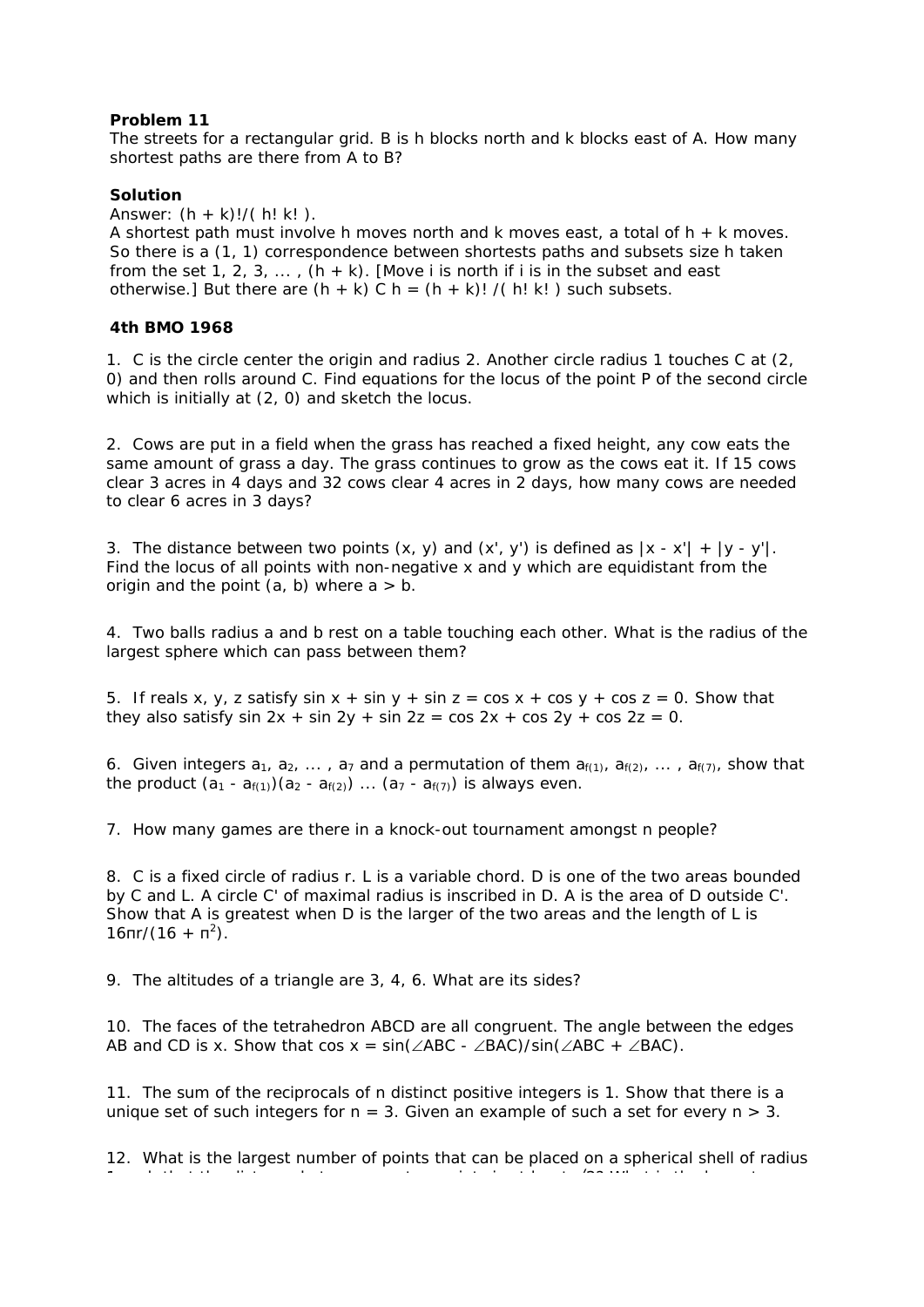number such that the distance is  $>$   $\sqrt{2}$ ?

### **5th BMO 1969**

1. Find the condition on the distinct real numbers a, b, c such that  $(x - a)(x - b)/(x - c)$ takes all real values. Sketch a graph where the condition is satisfied and another where it is not.

2. Find all real solutions to  $cos x + cos^5 x + cos 7x = 3$ .

3. For which positive integers n can we find distinct integers a, b, c, d, a', b', c', d' greater than 1 such that  $n^2 - 1 = aa' + bb' + cc' + dd'$ ? Give the solution for the smallest n.

4. Find all integral solutions to  $a^2 - 3ab - a + b = 0$ .

5. A long corridor has unit width and a right-angle corner. You wish to move a pipe along the corridor and round the corner. The pipe may have any shape, but every point must remain in contact with the floor. What is the longest possible distance between the two ends of the pipe?

6. If a, b, c, d, e are positive integers, show that any divisor of both ae  $+$  b and ce  $+$  d also divides ad - bc.

7. (1) f is a real-valued function on the reals, not identically zero, and differentiable at x = 0. It satisfies  $f(x) f(y) = f(x+y)$  for all x, y. Show that  $f(x)$  is differentiable arbitrarily many times for all x and that if  $f(1) < 1$ , then  $f(0) + f(1) + f(2) + ... = 1/(1 - f(1))$ . (2) Find the real-valued function f on the reals, not identically zero, and differentiable at  $x = 0$  which satisfies  $f(x) f(y) = f(x-y)$  for all x, y.

8. A square side x has its vertices on the sides of a triangle with inradius r. Show that 2r  $> x > r\sqrt{2}$ .

9. Let  $A_n$  be an n x n array of lattice points (n > 3). Is there a polygon with  $n^2$  sides whose vertices are the points of  $A_n$  such that no two sides intersect except adjacent sides at a vertex? You should prove the result for  $n = 4$  and 5, but merely state why it is plausible for  $n > 5$ .

10. Given a triangle, construct an equilateral triangle with the same area using ruler and compasses.

## **6th BMO 1970**

1. (1) Find  $1/log<sub>2</sub>a + 1/log<sub>3</sub>a + ... + 1/log<sub>n</sub>a$  as a quotient of two logs to base 2. (2) Find the sum of the coefficients of  $(1 + x - x^2)^3 (1 - 3x + x^2)^2$  and the sum of the coefficients of its derivative.

2. Sketch the curve  $x^2 + 3xy + 2y^2 + 6x + 12y + 4$ . Where is the center of symmetry?

3. Morley's theorem is as follows. ABC is a triangle. C' is the point of intersection of the trisector of angle A closer to AB and the trisector of angle B closer to AB. A' and B' are defined similarly. Then A'B'C' is equilateral. What is the largest possible value of area A'B'C'/area ABC? Is there a minimum value?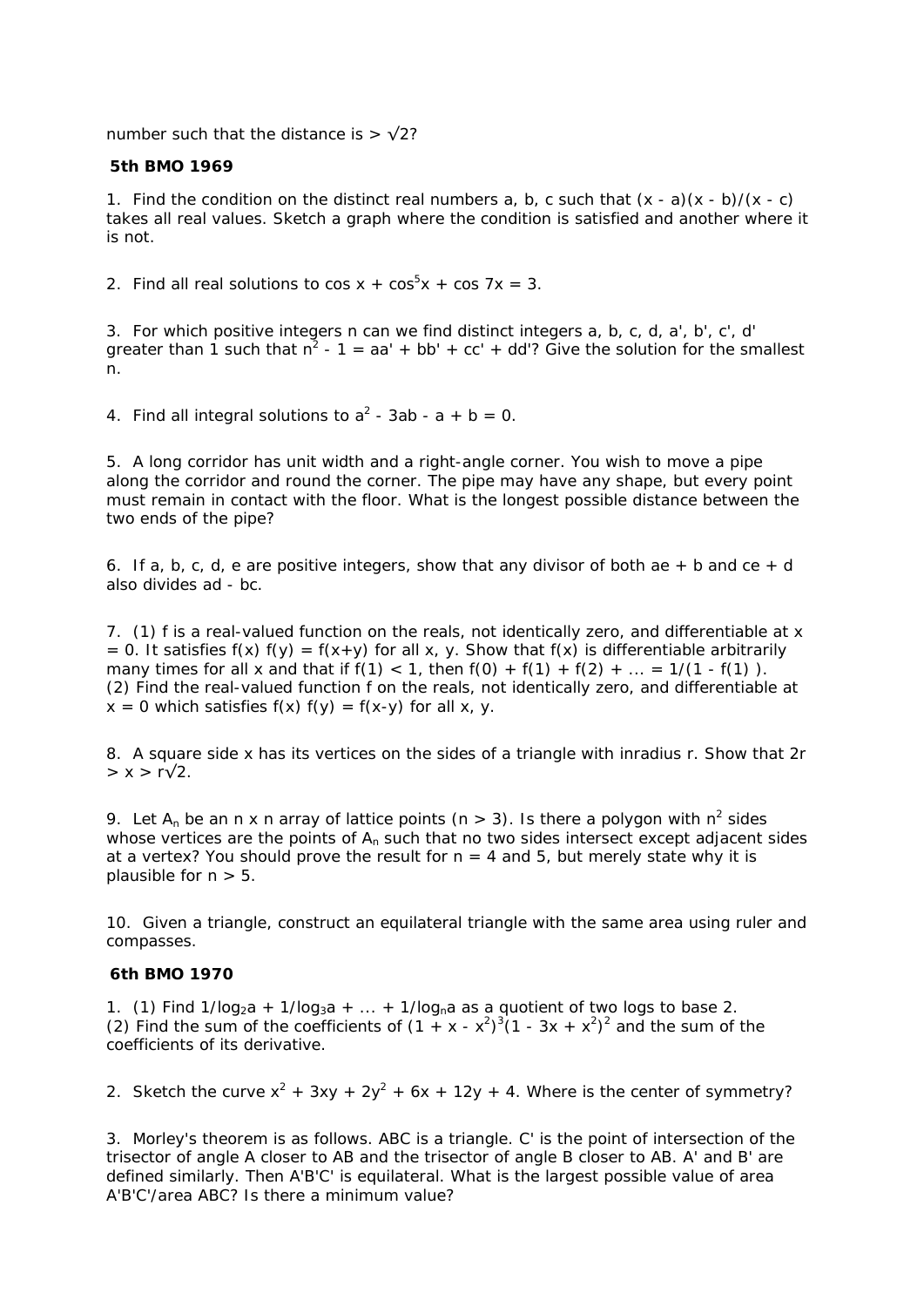4. Prove that any subset of a set of n positive integers has a non-empty subset whose sum is divisible by n.

5. What is the minimum number of planes required to divide a cube into at least 300 pieces?

6. y(x) is defined by y' = f(x) in the region  $|x| \le a$ , where f is an even, continuous function. Show that (1)  $y(-a) + y(a) = 2y(0)$  and (2)  $\int_{-a}^{a} y(x) dx = 2a y(0)$ . If you integrate numerically from (-a, 0) using 2N equal steps δ using  $g(x_{n+1}) = g(x_n) + \delta x$  $g'(x_n)$ , then the resulting solution does not satisfy (1). Suggest a modified method which ensures that (1) is satisfied.

7. ABC is a triangle with  $\angle B = \angle C = 50^\circ$ . D is a point on BC and E a point on AC such that ∠BAD =  $50^{\circ}$  and ∠ABE =  $30^{\circ}$ . Find ∠BED.

8. 8 light bulbs can each be switched on or off by its own switch. State the total number of possible states for the 8 bulbs. What is the smallest number of switch changes required to cycle through all the states and return to the initial state?

9. Find rationals r and s such that  $\sqrt{(2\sqrt{3} - 3)} = r^{1/4} - s^{1/4}$ .

10. Find "some kind of 'formula' for" the number f(n) of incongruent right-angled triangles with shortest side n? Show that f(n) is unbounded. Does it tend to infinity?

### **7th BMO 1971**

1. Factorise  $(a + b)^7 - a^7 - b^7$ . Show that  $2n^3 + 2n^2 + 2n + 1$  is never a multiple of 3.

2. Let  $a = 9^9$ ,  $b = 9^a$ ,  $c = 9^b$ . Show that the last two digits of b and c are equal. What are they?

3. A and B are two vertices of a regular 2n-gon. The n longest diameters subtend angles  $a_1, a_2, \ldots$  ,  $a_n$  and  $b_1, b_2, \ldots$  ,  $b_n$  at A and B respectively. Show that tan<sup>2</sup> $a_1$  + tan<sup>2</sup> $a_2$  + ... +  $\tan^2 a_n = \tan^2 b_1 + \tan^2 b_2 + \dots + \tan^2 b_n$ .

4. Given any  $n+1$  distinct integers all less than  $2n+1$ , show that there must be one which divides another.

5. The triangle ABC has circumradius R.  $\angle A \geq \angle B \geq \angle C$ . What is the upper limit for the radius of circles which intersect all three sides of the triangle?

6. (1) Let  $I(x) = \int_{c}^{x} f(x, u) du$ . Show that  $I'(x) = f(x, x) + \int_{c}^{x} \frac{\partial f}{\partial x} du$ . (2) Find  $\lim_{\theta \to 0} \cot \theta \sin(t \sin \theta)$ . (3) Let  $G(t) = \int_0^t \cot \theta \sin(t \sin \theta) d\theta$ . Prove that  $G'(\pi/2) = 2/\pi$ .

7. Find the probability that two points chosen at random on a segment of length h are a distance less than k apart.

8. A is a 3 x 2 real matrix, B is a 2 x 3 real matrix,  $AB = M$  where det  $M = 0$  BA = det N where det N is non-zero, and  $M^2 = kM$ . Find det N in terms of k.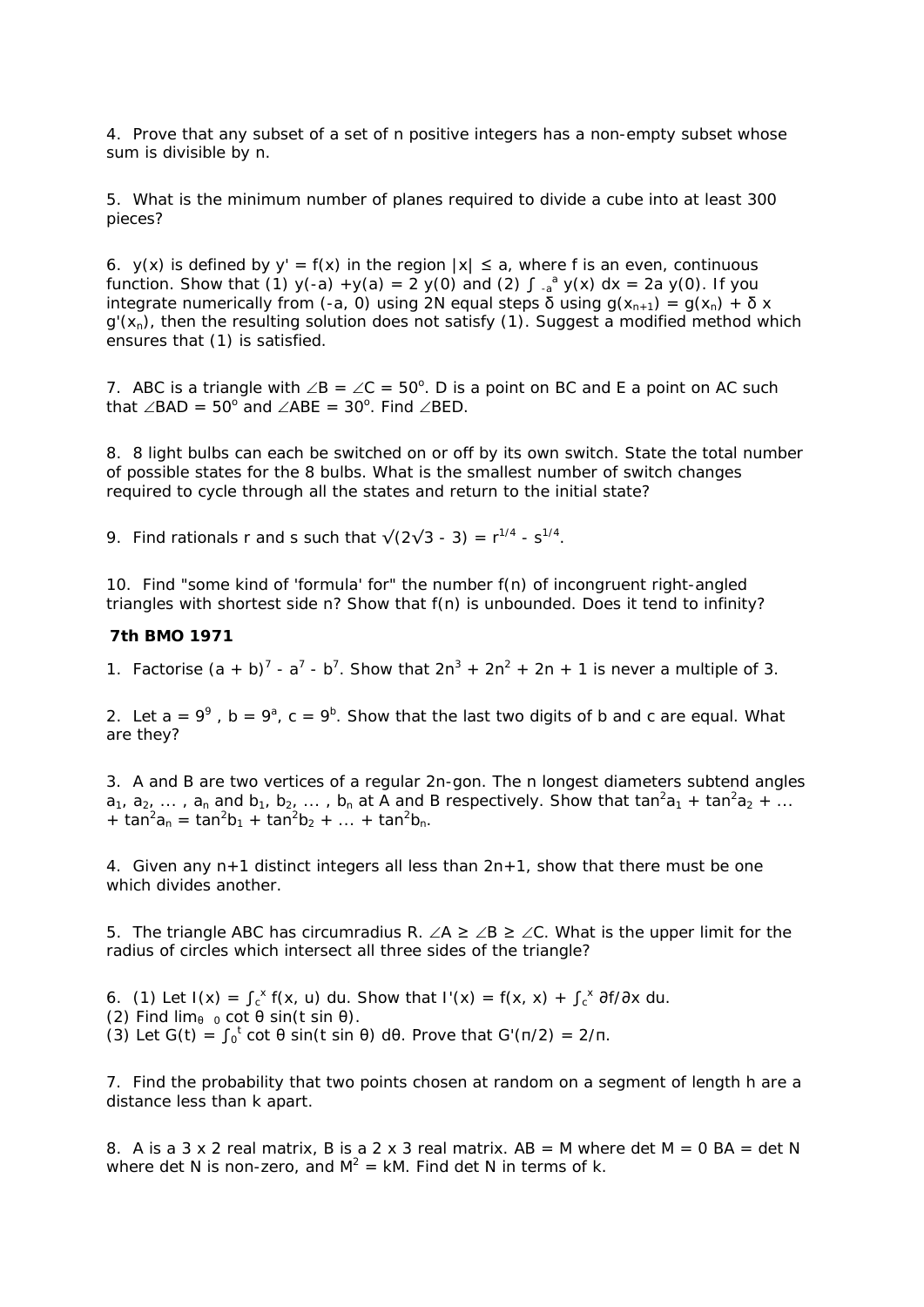9. A solid spheres is fixed to a table. Another sphere of equal radius is placed on top of it at rest. The top sphere rolls off. Show that slipping occurs then the line of centers makes an angle θ to the vertical, where 2 sin  $θ = μ(17 \cos θ - 10)$ . Assume that the top sphere has moment of inertia  $2/5$  Mr<sup>2</sup> about a diameter, where r is its radius.

### **8th BMO 1972**

1. The relation R is defined on the set X. It has the following two properties: if aRb and bRc then cRa for distinct elements a, b, c; for distinct elements a, b either aRb or bRa but not both. What is the largest possible number of elements in X?

2. Show that there can be at most four lattice points on the hyperbola  $(x + ay + c)(x + b)$ by  $+ d$ ) = 2, where a, b, c, d are integers. Find necessary and sufficient conditions for there to be four lattice points.

3. C and C' are two unequal circles which intersect at A and B. P is an arbitrary point in the plane. What region must P lie in for there to exist a line L through P which contains chords of C and C' of equal length. Show how to construct such a line if it exists by considering distances from its point of intersection with AB or otherwise.

4. P is a point on a curve through A and B such that PA = a, PB = b, AB = c, and  $\angle$ APB = θ. As usual,  $c^2 = a^2 + b^2$  - 2ab cos θ. Show that  $\sin^2\theta$  ds<sup>2</sup> = da<sup>2</sup> + db<sup>2</sup> - 2 da db cos θ, where s is distance along the curve. P moves so that for time t in the interval T/2  $<$  t  $<$ T,  $PA = h \cos(t/T)$ ,  $PB = k \sin(t/T)$ . Show that the speed of P varies as cosec  $\theta$ .

5. A cube C has four of its vertices on the base and four of its vertices on the curved surface of a right circular cone R with semi-vertical angle x. Show that if x is varied the maximum value of vol C/vol R is at sin  $x = 1/3$ .

6. Define the sequence  $a_n$ , by  $a_1 = 0$ ,  $a_2 = 1$ ,  $a_3 = 2$ ,  $a_4 = 3$ , and  $a_{2n} = a_{2n-5} + 2^n$ ,  $a_{2n+1} = 1$  $a_{2n}$  + 2<sup>n-1</sup>. Show that  $a_{2n} = \lfloor 17/7 \ 2^{n-1} \rfloor - 1$ ,  $a_{2n-1} = \lfloor 12/7 \ 2^{n-1} \rfloor - 1$ .

7. Define sequences of integers by  $p_1 = 2$ ,  $q_1 = 1$ ,  $r_1 = 5$ ,  $s_1 = 3$ ,  $p_{n+1} = p_n^2 + 3 q_n^2$ ,  $q_{n+1}$ = 2  $p_nq_n$ ,  $r_n = p_n + 3 q_n$ ,  $s_n = p_n + q_n$ . Show that  $p_n/q_n > \sqrt{3} > r_n/s_n$  and that  $p_n/q_n$  differs from  $\sqrt{3}$  by less than  $s_n/(2 r_n q_n^2)$ .

8. Three children throw stones at each other every minute. A child who is hit is out of the game. The surviving player wins. At each throw each child chooses at random which of his two opponents to aim at. A has probability 3/4 of hitting the child he aims at, B has probability 2/3 and C has probability 1/2. No one ever hits a child he is not aiming at. What is the probability that A is eliminated in the first round and C wins.

9. A rocket, free of external forces, accelerates in a straight line. Its mass is M, the mass of its fuel is m exp(-kt) and its fuel is expelled at velociy v exp(-kt). If m is small compared to M, show that its terminal velocity is mv/(2M) times its initial velocity.

### **9th BMO 1973**

1. A variable circle touches two fixed circles at P and Q. Show that the line PQ passes through one of two fixed points. State a generalisation to ellipses or conics.

2. Given any nine points in the interior of a unit square, show that we can choose 3 which form a triangle of area at most 1/8.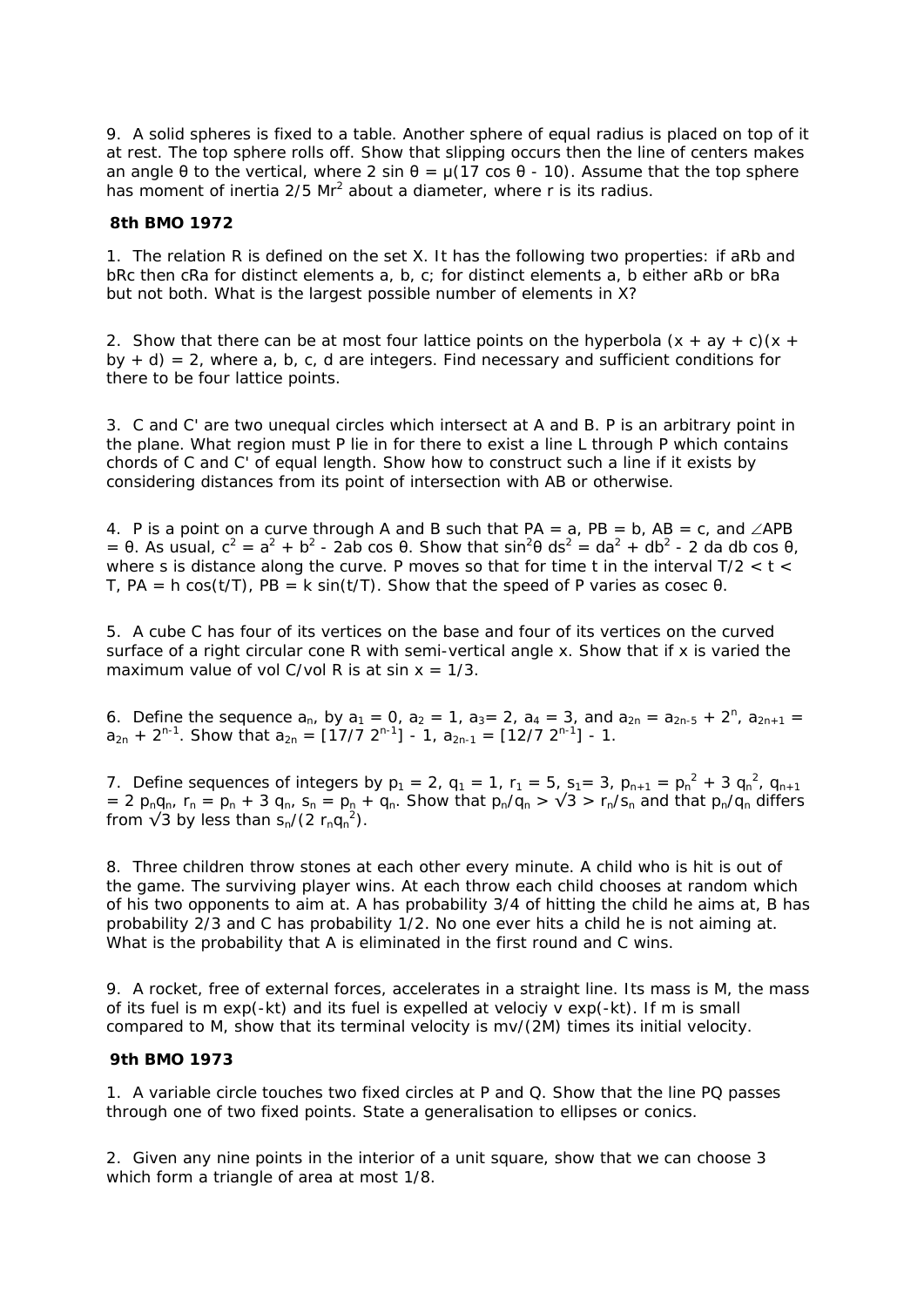3. The curve C is the quarter circle  $x^2 + y^2 = r^2$ ,  $x \ge 0$ ,  $y \ge 0$  and the line segment x  $= r, 0 \geq v \geq -h$ . C is rotated about the y-axis for form a surface of revolution which is a hemisphere capping a cylinder. An elastic string is stretched over the surface between  $(x, y, z) = (r \sin \theta, r \cos \theta, 0)$  and  $(-r, -h, 0)$ . Show that if tan  $\theta > r/h$ , then the string does not lie in the xy plane. You may assume spherical triangle formulae such as  $cos a =$  $\cos b \cos c + \sin b \sin c \cos A$ , or  $\sin A \cot B = \sin c \cot b - \cos c \cos A$ .

4. n equilateral triangles side 1 can be fitted together to form a convex equiangular hexagon. The three smallest possible values of n are 6, 10 or 13. Find all possible n.

5. Show that there is an infinite set of positive integers of the form  $2^n$  - 7 no two of which have a common factor.

6. The probability that a teacher will answer a random question correctly is p. The probability that randomly chosen boy in the class will answer correctly is q and the probability that a randomly chosen girl in the class will answer correctly is r. The probability that a randomly chosen pupil's answer is the same as the teacher's answer is 1/2. Find the proportion of boys in the class.

7. From each 10000 live births, tables show that y will still be alive x years later. y(60) = 4820 and  $y(80)$  = 3205, and for some A, B the curve  $Ax(100-x) + B/(x-40)^2$  fits the data well for  $60 \le x \le 100$ . Anyone still alive at 100 is killed. Find the life expectancy in years to the nearest 0.1 year of someone aged 70.

8. T:  $z \rightarrow$   $(az + b)/(cz + d)$  is a map. M is the associated matrix a b

### c d

Show that if M is associated with T and M' with T' then the matrix MM' is associated with the map TT'. Find conditions on a, b, c, d for  $T^4$  to be the identity map, but  $T^2$  not to be the identity map.

9. Let L(θ) be the determinant:

 x y 1  $a + c \cos \theta$  b + c sin  $\theta$  1  $l + n \cos \theta$  m + n sin  $\theta$  1

ti

Show that the lines are concurrent and find their point of intersection.

10. Write a computer program to print out all positive integers up to 100 of the form  $a^2$   $b^2$  - c<sup>2</sup> where a, b, c are positive integers and a  $\geq b + c$ .

11. (1) A uniform rough cylinder with radius a, mass M, moment of inertia  $Ma^2/2$  about its axis, lies on a rough horizontal table. Another rough cylinder radius b, mass m, moment of inertia mb<sup>2</sup>/2 about its axis, rests on top of the first with its axis parallel. The cylinders start to roll. The plane containing the axes makes the angle θ with the vertical. Show the forces during the period when there is no slipping. Write down equations, which will give on elimination a differential equation, but you do not need to find the differential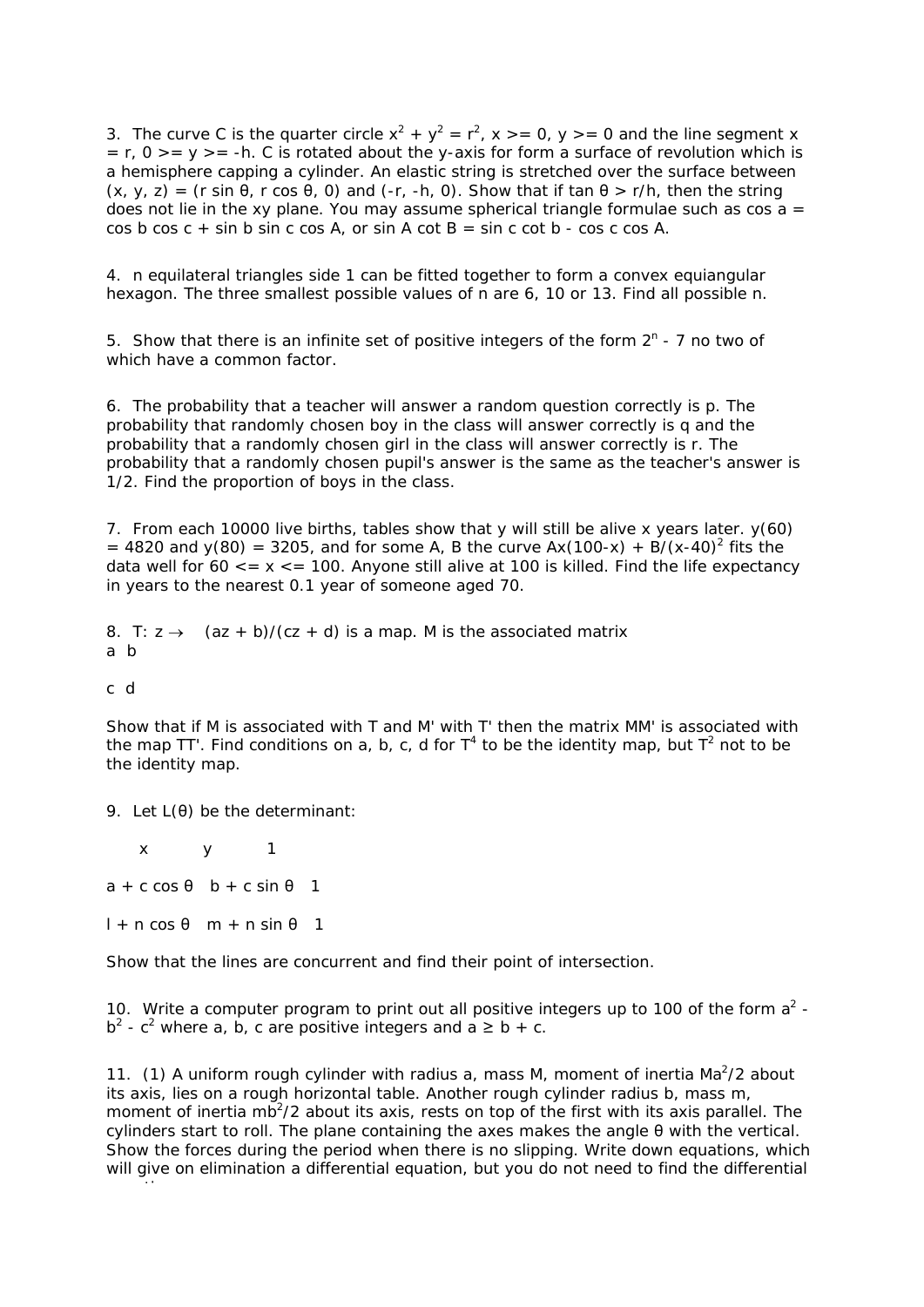(2) Such a differential equation is  $\theta_2(4 + 2 \cos \theta - 2 \cos^2 \theta + 9k/2) + \theta_1^2 \sin \theta$  (2 cos  $\theta$  -1) =  $3q(1 + k)$  (sin  $\theta$  /(a + b), where k = M/m. Find  $\theta_1$  in terms of  $\theta$ . Here  $\theta_1$  denotes  $d\theta/dt$  and  $\theta_2$  denotes the second derivative.

### **10th BMO 1974**

1. C is the curve  $y = 4x^2/3$  for  $x \ge 0$  and C' is the curve  $y = 3x^2/8$  for  $x \ge 0$ . Find curve C" which lies between them such that for each point P on C" the area bounded by C, C" and a horizontal line through P equals the area bounded by C", C and a vertical line through P.

2. S is the set of all 15 dominoes (m, n) with  $1 \le m \le n \le 5$ . Each domino (m, n) may be reversed to (n, m). How many ways can S be partitioned into three sets of 5 dominoes, so that the dominoes in each set can be arranged in a closed chain: (a, b), (b, c), (c, d), (d, e), (e, a)?

3. Show that there is no convex polyhedron with all faces hexagons.

4. A is the 16 x 16 matrix  $(a_{i,j})$ .  $a_{1,1} = a_{2,2} = ... = a_{16,16} = a_{16,1} = a_{16,2} = ... = a_{16,15} = 1$ and all other entries are  $1/2$ . Find  $A^{-1}$ .

5. In a standard pack of cards every card is different and there are 13 cards in each of 4 suits. If the cards are divided randomly between 4 players, so that each gets 13 cards, what is the probability that each player gets cards of only one suit?

6. ABC is a triangle. P is equidistant from the lines CA and BC. The feet of the perpendiculars from P to CA and BC are at X and Y. The perpendicular from P to the line AB meets the line XY at Z. Show that the line CZ passes through the midpoint of AB.

7. b and c are non-zero.  $x^3 = bx + c$  has real roots  $\alpha$ ,  $\beta$ ,  $\gamma$ . Find a condition which ensures that there are real p, q, r such that  $\beta = \rho a^2 + q a + r$ ,  $\gamma = \rho \beta^2 q \beta + r$ ,  $a = \rho \gamma^2 + r$ qγ + r.

8. p is an odd prime. The product  $(x + 1)(x + 2)$  ...  $(x + p - 1)$  is expanded to give  $a_{p}$ .  $1x^{p-1}$  + ... +  $a_1x$  +  $a_0$ . Show that  $a_{p-1} = 1$ ,  $a_{p-2} = p(p-1)/2!$ ,  $2a_{p-3} = p(p-1)(p-2)/3!$  +  $a_{p-1}$  $2(p-1)(p-2)/2!$ , ...,  $(p-2)a_1 = p + a_{p-2}(p-1) + a_{p-3}(p-2) + ... + 3a_2$ ,  $(p-1)a_0 = 1 + a_{p-2}$ ... +  $a_1$ . Show that  $a_1$ ,  $a_2$ , ...,  $a_{p-2}$  are divisible by p and  $(a_0 + 1)$  is divisible by p. Show that for any integer x,  $(x+1)(x+2)$  ...  $(x+p-1) - x^{p-1} + 1$  is divisible by p. Deduce Wilson's theorem that p divides  $(p-1)!$  + 1 and Fermat's theorem that p divides  $x^{p-1}$  - 1 for x not a multiple of p.

9. A uniform rod is attached by a frictionless joint to a horizontal table. At time zero it is almost vertical and starts to fall. How long does it take to reach the table? You may assume that  $\int$  cosec x dx = log |tan x/2|.

10. A long solid right circular cone has uniform density, semi-vertical angle x and vertex V. All points except those whose distance from V lie in the range a to b are removed. The resulting solid has mass M. Show that the gravitational attraction of the solid on a point of unit mass at V is  $3/2$  GM(1 + cos x)/( $a^2 + ab + b^2$ ).

## **11th BMO 1975**

1. Find all positive integer solutions to  $[1^{1/3}] + [2^{1/3}] + ... + [(n^3 - 1)^{1/3}] = 400$ .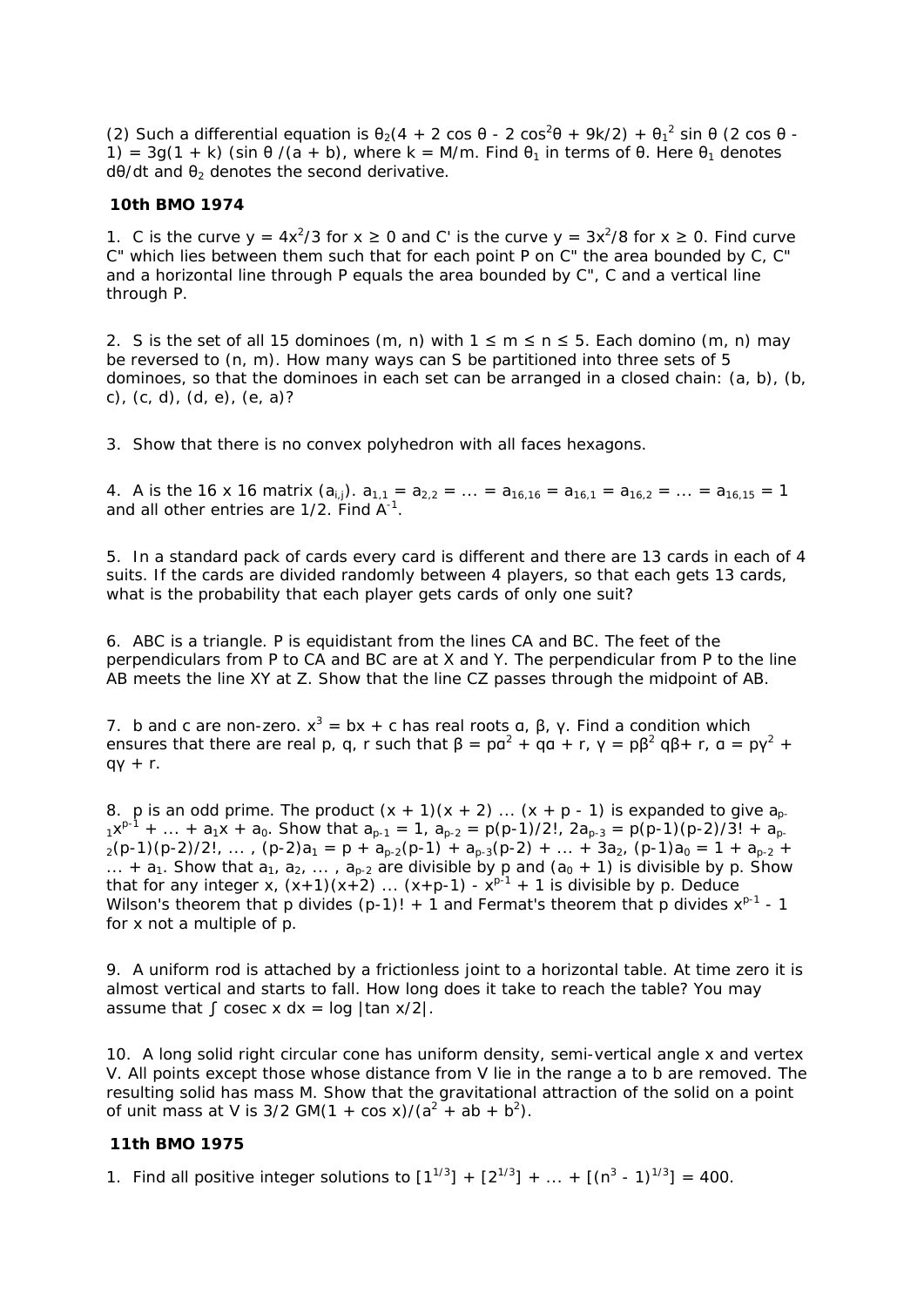2. The first k primes are divided into two groups. n is the product of the first group and n is the product of the second group. M is any positive integer divisible only by primes in the first group and N is any positive integer divisible only by primes in the second group. If  $d > 1$  divides Mm - Nn, show that d exceeds the kth prime.

3. Show that if a disk radius 1 contains 7 points such that the distance between any two is at least 1, then one of the points must be at the center of the disk. [You may wish to use the pigeonhole principle.]

4. ABC is a triangle. Parallel lines are drawn through A, B, C meeting the lines BC, CA, AB at D, E, F respectively. Collinear points P, Q, R are taken on the segments AD, BE, CF respectively such that  $AP/PD = BO/CE = CR/RF = k$ . Find k.

5. Let nCr represent the binomial coefficient n!/( $(n-r)!$  r!). Define  $f(x) = (2m)C0 +$  $(2m)C1 \cos x + (2m)C2 \cos 2x + (2m)C3 \cos 3x + ... + (2m)C(2m) \cos 2mx$ . Let g(x)  $= (2m)CO + (2m)C2 \cos 2x + (2m)C4 \cos 4x + ... + (2m)C(2m) \cos 2mx$ . Find all x such that  $x/\pi$  is irrational and  $\lim_{m \to \infty} g(x)/f(x) = 1/2$ . You may use the identity:  $f(x) =$  $(2 \cos(x/2))^{2m} \cos mx$ .

6. Show that for  $n > 1$  and real numbers  $x > y > 1$ ,  $(x^{n+1} - 1)/(x^n - x) > (y^{n+1} - 1)/(y^n - x)$ y).

7. Show that for each  $n > 0$  there is a unique set of real numbers  $x_1, x_2, \ldots, x_n$  such that  $(1 - x_1)^2 + (x_1 - x_2)^2 + \dots + (x_{n-1} - x_n)^2 + x_n^2 = 1/(n + 1)$ .

8. A wine glass has the shape of a right circular cone. It is partially filled with water so that when tilted the water just touches the lip at one end and extends halfway up at the other end. What proportion of the glass is filled with water?

### **12th BMO 1976**

1. ABC is a triangle area k. Let d be the length of the shortest line segment which bisects the area of the triangle. Find d. Give an example of a curve which bisects the area and has length < d.

2. Prove that  $x/(y + z) + y/(z + x) + z/(x + y) \ge 3/2$  for any positive reals x, y, z.

3. Given 50 distinct subsets of a finite set X, each containing more than  $|X|/2$ elements, show that there is a subset of X with 5 elements which has at least one element in common with each of the 50 subsets.

4. Show that  $8^n19 + 17$  is not prime for any non-negative integer n.

5. aCb represents the binomial coefficient a!/( (a - b)! b! ). Show that for n a positive integer, r  $\leq$  n and odd, r' = (r - 1)/2 and x, y reals we have:  $\Sigma_0$ <sup>r'</sup> nC(r-i) nCi (x<sup>r-i</sup>y<sup>i</sup> + x<sup>i</sup>y<sup>r-</sup> <sup>i</sup>) =  $\Sigma_0^{r'}$  nC(r-i) (r-i)Ci  $x^i y^i (x + y)^{r-2i}$ .

6. A sphere has center O and radius r. A plane p, a distance r/2 from O, intersects the sphere in a circle C center O'. The part of the sphere on the opposite side of p to O is removed. V lies on the ray OO' a distance 2r from O'. A cone has vertex V and base C, so with the remaining part of the sphere it forms a surface S. XY is a diameter of C. Q is a

i t f th h i th l th h V X d Y d i th l th h O ll l t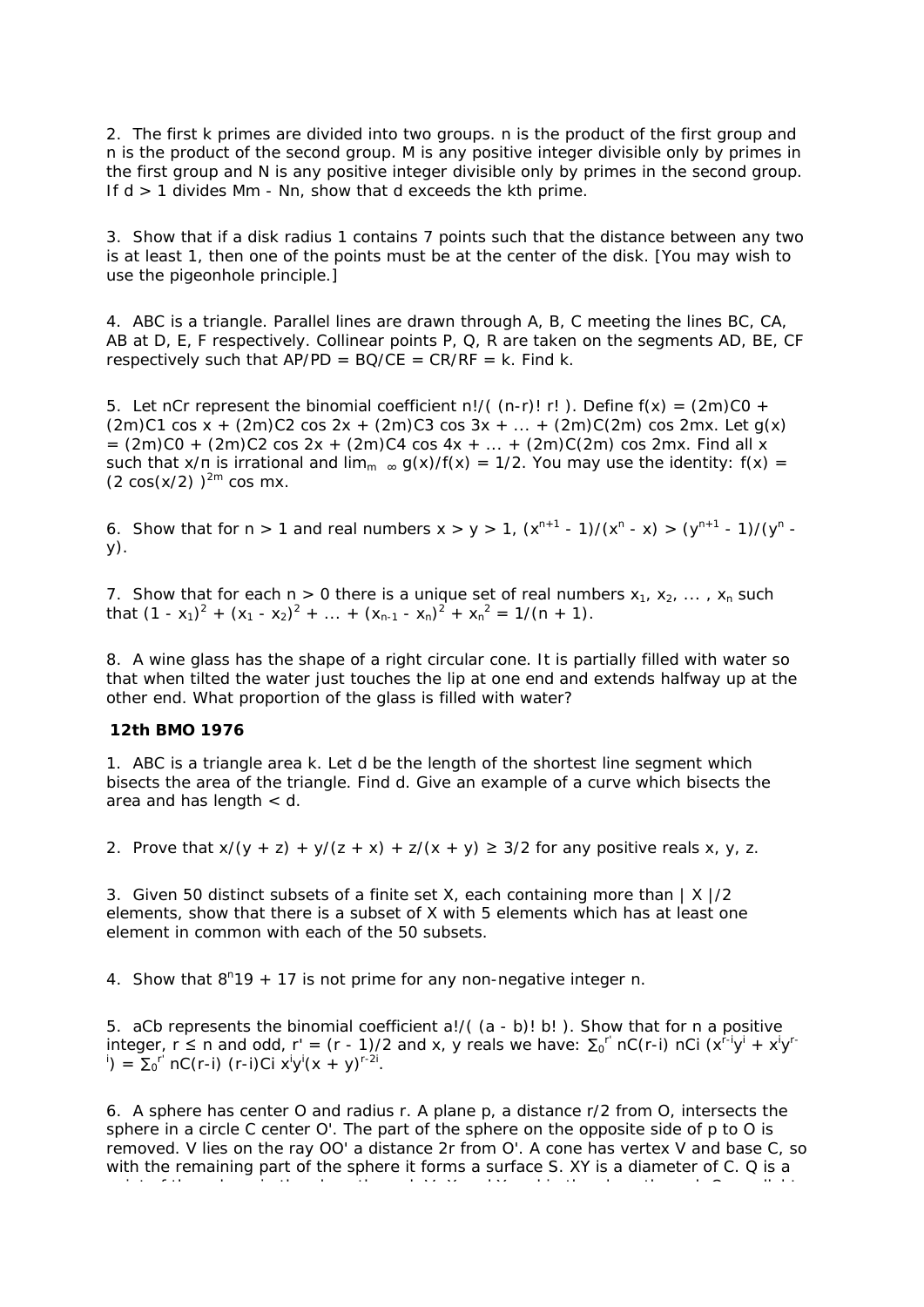p. P is a point on VY such that the shortest path from P to Q along the surface S cuts C at 45 deg. Show that VP =  $r\sqrt{3} / \sqrt{1 + 1/\sqrt{5}}$ .

### **Problem 2**

Prove that  $x/(y + z) + y/(z + x) + z/(x + y) \ge 3/2$  for any positive reals x, y, z.

#### **Solution**

If  $x + y + z = k$ , then  $(1/(k-x) + 1/(k-y) + 1/(k-z))$   $(k-x + k-y + k-z) \ge 9$  by Cauchy Schwartz. Hence  $1/(y+z) + 1/(z+x) + 1/(x+y) \ge 9/(2k)$ . So  $k/(y+z) + k/(z+x) +$  $k/(x+y) \ge 9/2$ . Subtracting  $(y+z)/(y+z) + (z+x)/(z+x) + (x+y)/(x+y) = 3$  gives the result.

### **13th BMO 1977**

1. f(n) is a function on the positive integers with non-negative integer values such that: (1)  $f(mn) = f(m) + f(n)$  for all m, n; (2)  $f(n) = 0$  if the last digit of n is 3; (3)  $f(10) = 0$ . Show that  $f(n) = 0$  for all n.

2. S is either the incircle or one of the excircles of the triangle ABC. It touches the line BC at X. M is the midpoint of BC and N is the midpoint of AX. Show that the center of S lies on the line MN.

3. (1) Show that  $x(x - y)(x - z) + y(y - z)(y - x) + z(z - x)(z - y) \ge 0$  for any nonnegative reals x, y, z. (2) Hence or otherwise show that  $x^6 + y^6 + z^6 + 3x^2y^2z^2 \ge 2(y^3z^3 + z^3x^3 + x^3y^3)$  for all real x, y, z.

4.  $x^3 + qx + r = 0$ , where r is non-zero, has roots u, v, w. Find the roots of  $r^2x^3 + q^3x +$  $q^3$  = 0 (\*) in terms of u, v, w. Show that if u, v, w are all real, then (\*) has no real root x satisfying  $-1 < x < 3$ .

5. Five spheres radius a all touch externally two spheres S and S' of radius a. We can find five points, one on each of the first five spheres, which form the vertices of a regular pentagon side 2a. Do the spheres S and S' intersect?

6. Find all n > 1 for which we can write  $26(x + x^2 + x^3 + ... + x^n)$  as a sum of polynomials of degree n, each of which has coefficients which are a permutation of 1, 2, 3, ... , n.

### **14th BMO 1978**

1. Find the point inside a triangle which has the largest product of the distances to the three sides.

2. Show that there is no rational number m/n with  $0 < m < n < 101$  whose decimal expansion has the consecutive digits 1, 6, 7 (in that order).

3. Show that there is a unique sequence  $a_1$ ,  $a_2$ ,  $a_3$ , ... such that  $a_1 = 1$ ,  $a_2 > 1$ ,  $a_{n+1}a_{n-1}$  $= a_n^3 + 1$ , and all terms are integral.

4. An altitude of a tetrahedron is a perpendicular from a vertex to the opposite face. Show that the four altitudes are concurrent iff each pair of opposite edges is perpendicular.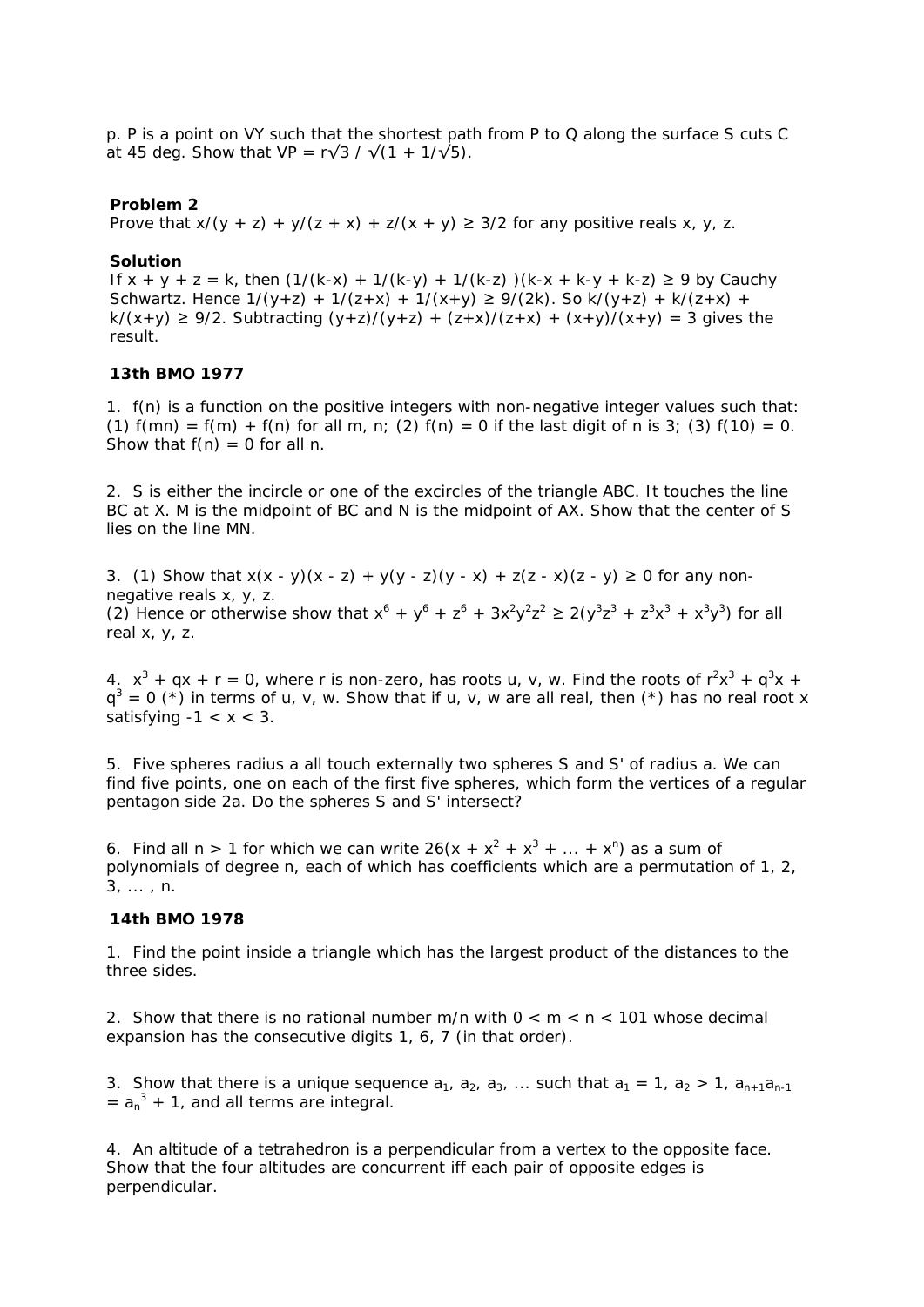5. There are 11000 points inside a cube side 15. Show that there is a sphere radius 1 which contains at least 6 of the points.

6. Show that 2 cos nx is a polynomial of degree n in (2 cos x). Hence or otherwise show that if k is rational then cos kn is  $0, +1/2, +1$  or irrational.

#### **15th BMO 1979**

1. Find all triangles ABC such that AB + AC = 2 and AD + BD =  $\sqrt{5}$ , where AD is the altitude.

2. Three rays in space have endpoints at O. The angles between the pairs are α, β, γ, where  $0 < a < \beta < y$ . Show that there are unique points A, B, C, one on each ray, so that the triangles OAB, OBC, OCA all have perimeter 2s. Find their distances from O.

3. Show that the sum of any n distinct positive odd integers whose pairs all have different differences is at least  $n(n^2 + 2)/3$ .

4.  $f(x)$  is defined on the rationals and takes rational values.  $f(x + f(y)) = f(x) f(y)$  for all x, y. Show that f must be constant.

5. Let  $p(n)$  be the number of partitions of n. For example,  $p(4) = 5$ : 1 + 1 + 1 + 1, 1 +  $1 + 2$ ,  $2 + 2$ ,  $1 + 3$ , 4. Show that  $p(n+1) \ge 2p(n) - p(n-1)$ .

6. Show that the number  $1 + 10^4 + 10^8 + ... + 10^{4n}$  is not prime for  $n > 0$ .

### **16th BMO 1980**

1. Show that there are no solutions to  $a^n + b^n = c^n$ , with  $n > 1$  is an integer, and a, b, c are positive integers with a and b not exceeding n.

2. Find a set of seven consecutive positive integers and a polynomial  $p(x)$  of degree 5 with integer coefficients such that  $p(n) = n$  for five numbers n in the set including the smallest and largest, and  $p(n) = 0$  for another number in the set.

3. AB is a diameter of a circle. P, Q are points on the diameter and R, S are points on the same arc AB such that PQRS is a square. C is a point on the same arc such that the triangle ABC has the same area as the square. Show that the incenter I of the triangle ABC lies on one of the sides of the square and on the line joining A or B to R or S.

4. Find all real  $a_0$  such that the sequence  $a_0$ ,  $a_1$ ,  $a_2$ , ... defined by  $a_{n+1} = 2^n - 3a_n$  has  $a_{n+1}$  $>$  a<sub>n</sub> for all  $n \ge 0$ .

5. A graph has 10 points and no triangles. Show that there are 4 points with no edges between them.

# **17th BMO 1981 - Further International Selection Test**

1. ABC is a triangle. Three lines divide the triangle into four triangles and three pentagons. One of the triangle has its three sides along the new lines, the others each have just two sides along the new lines. If all four triangles are congruent, find the area of each in terms of the area of ABC.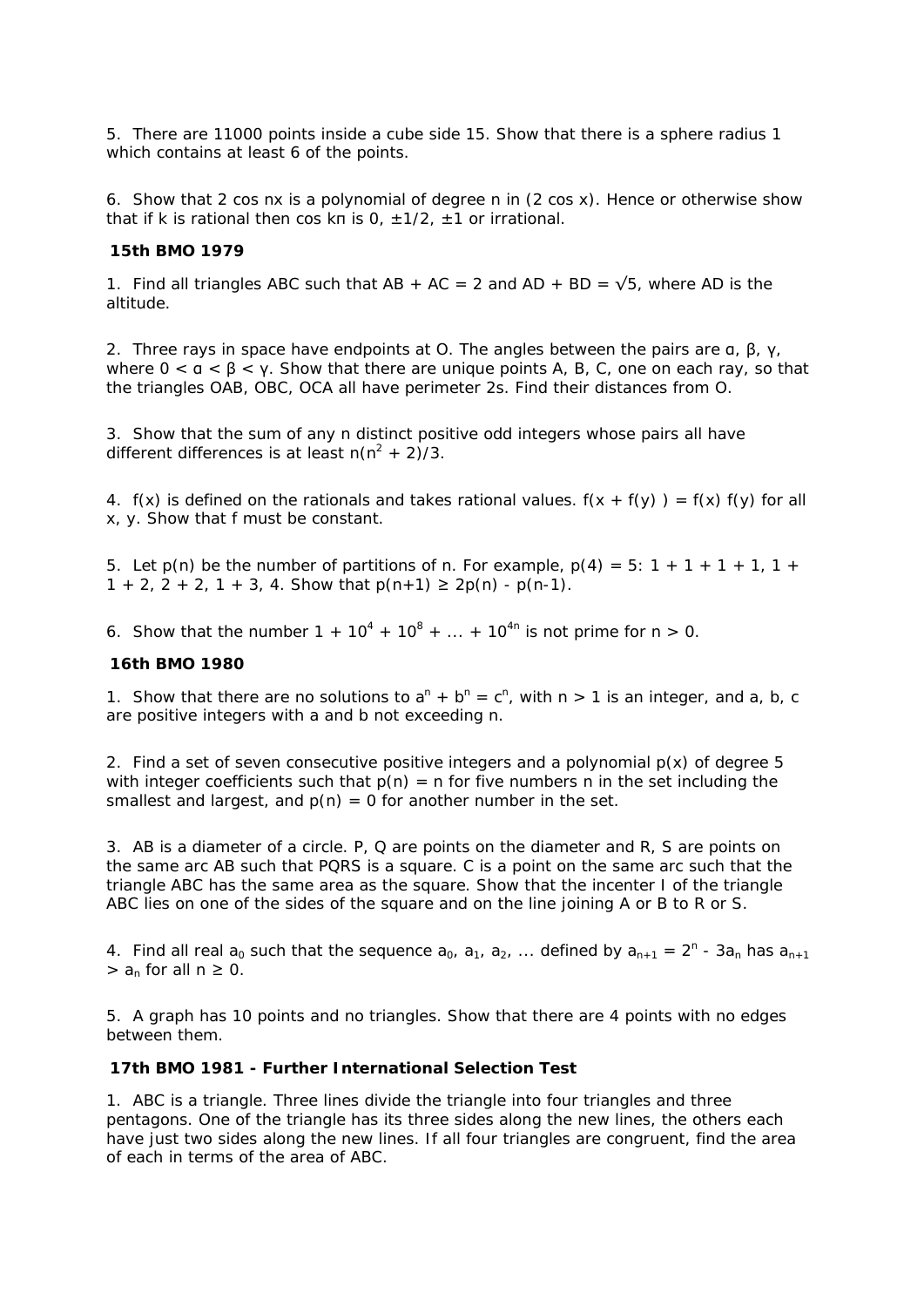2. An axis of a solid is a straight line joining two points on its boundary such that a rotation about the line through an angle greater than 0 deg and less than 360 deg brings the solid into coincidence with itself. How many such axes does a cube have? For each axis indicate the minimum angle of rotation and how the vertices are permuted.

3. Find all real solutions to  $x^2y^2 + x^2z^2 = axyz$ ,  $y^2z^2 + y^2x^2 = bxyz$ ,  $z^2x^2 + z^2y^2 = cxyz$ , where a, b, c are fixed reals.

4. Find the remainder on dividing  $x^{81} + x^{49} + x^{25} + x^{9} + x$  by  $x^{3} - x$ .

5. The sequence  $u_0$ ,  $u_1$ ,  $u_2$ , ... is defined by  $u_0 = 2$ ,  $u_1 = 5$ ,  $u_{n+1}u_{n-1} - u_n^2 = 6^{n-1}$ . Show that all terms of the sequence are integral.

6. Show that for rational c, the equation  $x^3$  - 3cx<sup>2</sup> - 3x + c = 0 has at most one rational root.

7. If x and y are non-negative integers, show that there are non-negative integers a, b, c, d such that  $x = a + 2b + 3c + 7d$ ,  $y = b + 2c + 5d$  iff  $5x \ge 7y$ .

### **Problem 1**

ABC is a triangle. Three lines divide the triangle into four triangles and three pentagons. One of the triangle has its three sides along the new lines, the others each have just two sides along the new lines. If all four triangles are congruent, find the area of each in terms of the area of ABC.

#### **Solution**

The obvious configuration has ∠EDF = ∠EJI, so KH is parallel to AC and similarly LI parallel to BC, and GJ parallel to AB. Then to get equal area we need E,F to trisect LI and similarly for the other two lines. Suppose  $GH = kBC$ . Then  $GJ = 3kAB$ , so  $CG = 3kBC$ . Hence  $CH = 2kBC$ and similarly  $BG = 2kBC$ , so  $k = 1/5$  and the





area of each small triangle is 1/25 area ABC.

However, there are other configurations. For example, suppose we take GJ parallel to AB and KH parallel to AC, but LI not parallel to BC. Take  $GH = a$ ,  $DH = b$ ,  $GD = c$ . Then GDH

is evidently similar to BAC because of the parallel lines. We find  $DE = b$ ,  $EJ = b$ , so  $GJ =$ 2b+c. GJC is similar to GDH, so  $GC = a(2b+c)/c$ . Similarly,  $DF = KF = c$ , so  $KH = b+2c$ . Hence BH =  $a(b+2c)/b$ . Hence BC =  $a(bc+2b^2+2c^2)/bc$ . So BC/GH =  $(bc+2b^2+2c^2)/bc$ and hence the area of a small triangle is  $1/(1 + 2b/c + 2c/b)^2$  times the area of ABC. Here the ratio can take any value less than 1/25 depending on the ratio b/c.

#### **Problem 2**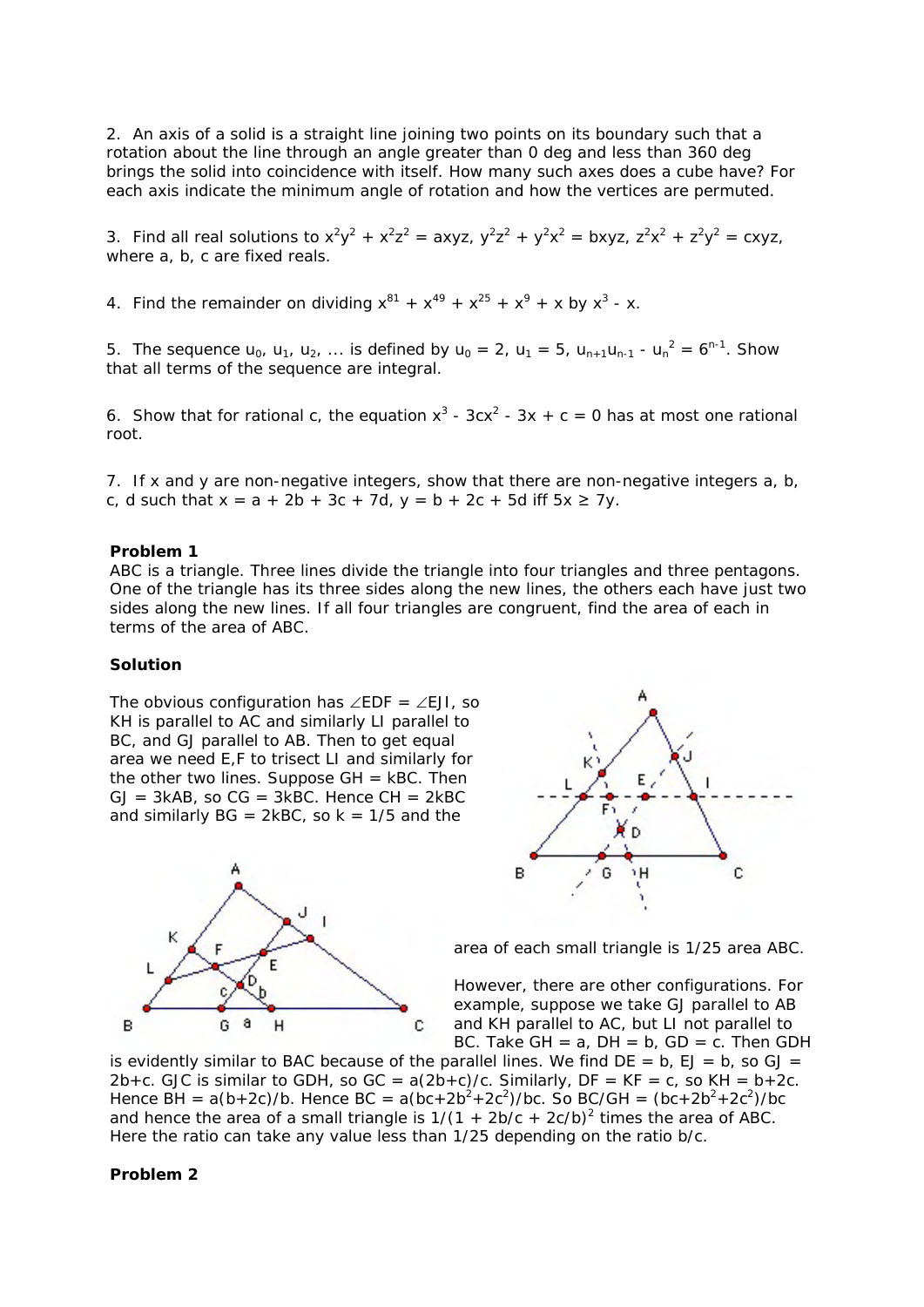An *axis* of a solid is a straight line joining two points on its boundary such that a rotation about the line through an angle greater than 0 deg and less than 360 deg brings the solid into coincidence with itself. How many such axes does a cube have? For each axis indicate the minimum angle of rotation and how the vertices are permuted.

### **Answer**

3 through the centers of two opposite faces, minimum angle  $90^\circ$ 

- 6 through the midpoints of two opposite edges, minimum angle  $180^\circ$
- 4 through opposite vertices, minimum angle  $120^\circ$

## **Problem 3**

Find all real solutions to  $x^2y^2 + x^2z^2 = axyz$ ,  $y^2z^2 + y^2x^2 = bxyz$ ,  $z^2x^2 + z^2y^2 = cxyz$ , where a, b, c are fixed reals.

### **Answer**

 $(x,y,z) = (t,0,0)$ ,  $(0,t,0)$ ,  $(0,0,t)$  are solutions for any t and any a,b,c. If a, b, c are the sides of a triangle (so  $a,b,c > 0$  and  $a+b > c$  etc), or  $-a$ ,  $-b$ ,  $-c$  are the sides of a triangle, then  $x = \pm \sqrt{(s-b)(s-c)}$ ,  $y = \pm \sqrt{(s-a)(s-c)}$ ,  $z = \pm \sqrt{(s-a)(s-b)}$ , where we have either 0 or 2 minus signs, are solutions.

### **Solution**

If  $x = 0$ , then  $y^2z^2 = 0$ , so y or  $z = 0$ . If  $x = y = 0$ , then z can be arbitrary. Similarly for the other pairs. Thus we get solutions  $(x,y,z) = (0,0,t)$ ,  $(0,t,0)$ ,  $(t,0,0)$  for any t. So suppose  $xyz \neq 0$ .

Subtracting the second equation from the first,  $x^2z^2 - y^2z^2 = (a-b)xyz$ . Adding to the last equation,  $x^2z^2 = (a-b+c)xyz/2$ . Similarly  $y^2z^2 = (-a+b+c)xyz/2$ . Hence  $x^2y^2z^4 = (a-b+c)($  $a+b+c$ ) $x^2y^2z^2/4$ , so  $z^2 = (a-b+c)(-a+b+c)/4 = (s-a)(s-b)$ , where  $s = (a+b+c)/2$ . Similarly,  $x^2 = (s-b)(s-c)$ ,  $y^2 = (s-a)(s-c)$ . However, this solution is only possible if a, b, c satisfy certain conditions.

If s-a > 0, then  $z^2$  > 0 implies s-b > 0 and  $x^2$  > 0 implies s-c > 0. Adding s-a > 0 and s-b  $> 0$  gives  $c > 0$ . Similarly,  $a > 0$  and  $b > 0$ . So a, b, c must be the sides of a triangle. Similarly, if s-a < 0, then s-b < 0 and s-c < 0, and hence a, b, c < 0. In this case -a, -b, -c are the sides of a triangle.

## **Problem 4**

Find the remainder on dividing  $x^{81} + x^{49} + x^{25} + x^{9} + x$  by  $x^{3} - x$ .

### **Solution**

Put  $p(x) = x^{81} + x^{49} + x^{25} + x^9 + x = q(x)(x^3 - x) + ax^2 + bx + c$ . Putting  $x = 0$  gives  $c =$ 0. Putting  $x = 1$  gives  $5 = a + b$ , putting  $x = -1$  gives  $-5 = a - b$ , so  $a = 0$ ,  $b = 5$ . Hence the remainder is 5x.

## **Problem 5**

The sequence  $u_0$ ,  $u_1$ ,  $u_2$ , ... is defined by  $u_0 = 2$ ,  $u_1 = 5$ ,  $u_{n+1}u_{n-1}$  -  $u_n^2 = 6^{n-1}$ . Show that all terms of the sequence are integral.

### **Solution**

We show by induction that  $u_n = 2^n + 3^n$ . True for  $n = 0$  and 1. Suppose it is true for n and n-1, then  $u_{n+1}(2^{n-1}+3^{n-1}) - (2^n+3^n)^2 = 6^{n-1}$ . Hence  $u_{n+1}(2^{n-1}+3^{n-1}) = 2^{2n} + 3^{2n} + 13 \cdot 6^{n-1}$  $1 = (2^{n+1} + 3^{n+1})(2^{n-1} + 3^{n-1})$ . Hence  $u_{n+1} = 2^{n+1} + 3^{n+1}$ , so the result is true for n+1 and hence for all n.

## **Problem 6**

Show that for rational c, the equation  $x^3 - 3cx^2 - 3x + c = 0$  has at most one rational root.

### **Solution**